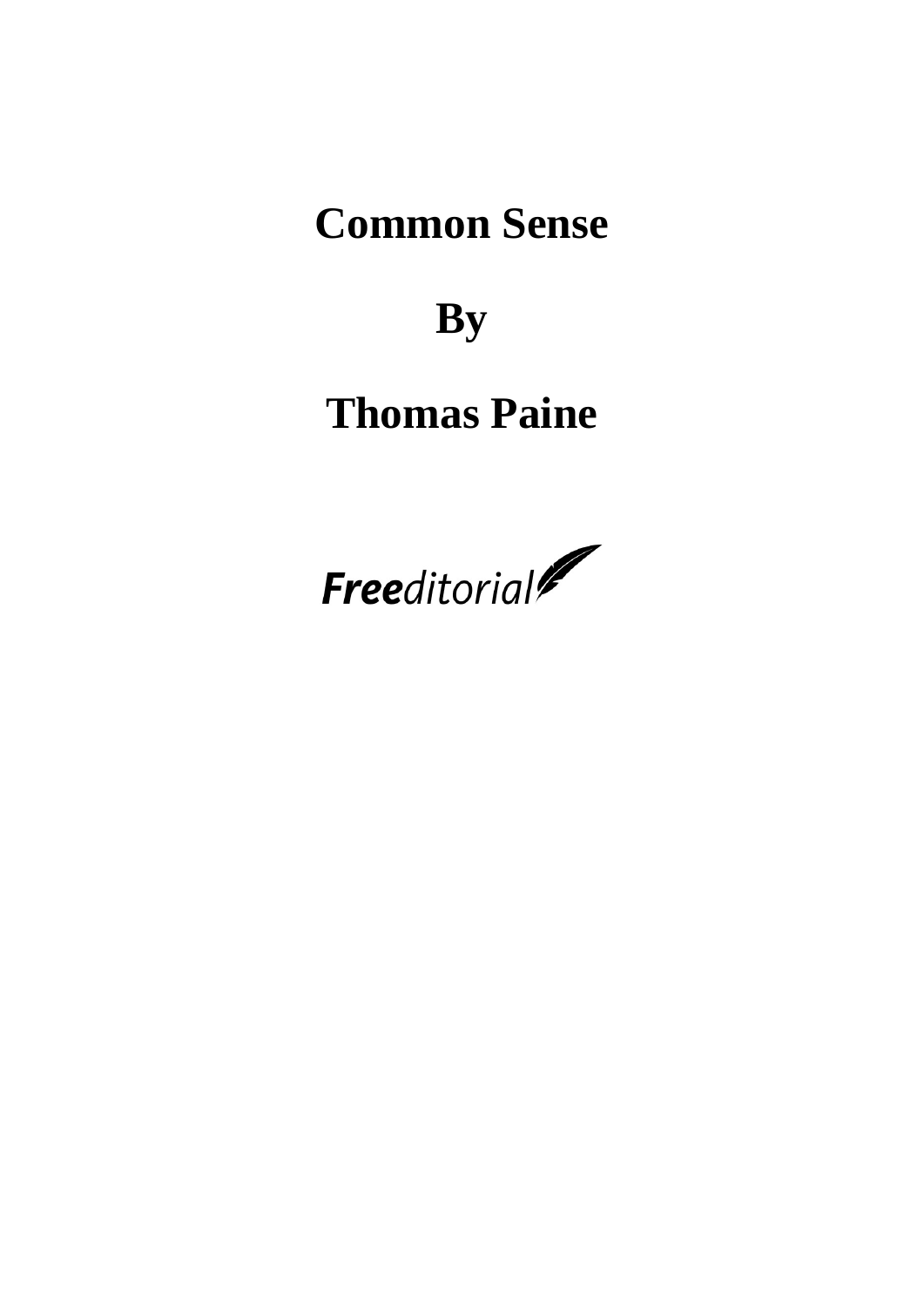### **OF THE ORIGIN AND DESIGN OF GOVERNMENT IN GENERAL, WITH CONCISE REMARKS ON THE ENGLISH CONSTITUTION.**

Some writers have so confounded society with government, as to leave little or no distinction between them; whereas they are not only different, but have different origins. Society is produced by our wants, and government by our wickedness; the former promotes our happiness positively by uniting our affections, the latter negatively by restraining our vices. The one encourages intercourse, the other creates distinctions. The first a patron, the last a punisher.

Society in every state is a blessing, but government even in its best state is but a necessary evil; in its worst state an intolerable one; for when we suffer, or are exposed to the same miseries by a government, which we might expect in a country without government, our calamity is heightened by reflecting that we furnish the means by which we suffer. Government, like dress, is the badge of lost innocence; the palaces of kings are built on the ruins of the bowers of paradise. For were the impulses of conscience clear, uniform, and irresistibly obeyed, man would need no other lawgiver; but that not being the case, he finds it necessary to surrender up a part of his property to furnish means for the protection of the rest; and this he is induced to do by the same prudence which in every other case advises him out of two evils to choose the least. Wherefore, security being the true design and end of government, it unanswerably follows that whatever form thereof appears most likely to ensure it to us, with the least expence and greatest benefit, is preferable to all others.

In order to gain a clear and just idea of the design and end of government, let us suppose a small number of persons settled in some sequestered part of the earth, unconnected with the rest, they will then represent the first peopling of any country, or of the world. In this state of natural liberty, society will be their first thought. A thousand motives will excite them thereto, the strength of one man is so unequal to his wants, and his mind so unfitted for perpetual solitude, that he is soon obliged to seek assistance and relief of another, who in his turn requires the same. Four or five united would be able to raise a tolerable dwelling in the midst of a wilderness, but one man might labour out of the common period of life without accomplishing any thing; when he had felled his timber he could not remove it, nor erect it after it was removed; hunger in the mean time would urge him from his work, and every different want call him a different way. Disease, nay even misfortune would be death, for though neither might be mortal, yet either would disable him from living,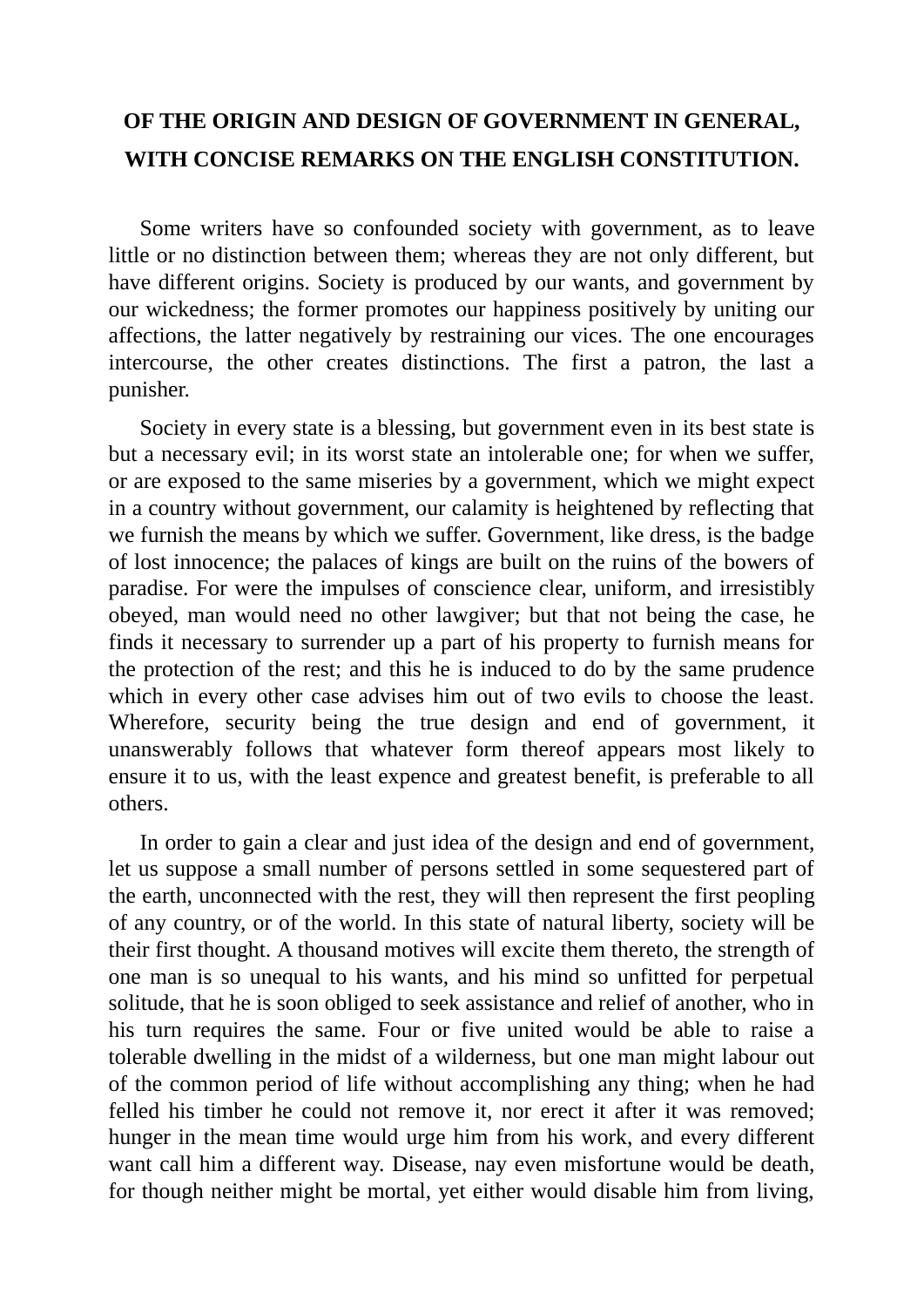and reduce him to a state in which he might rather be said to perish than to die.

Thus necessity, like a gravitating power, would soon form our newly arrived emigrants into society, the reciprocal blessings of which, would supersede, and render the obligations of law and government unnecessary while they remained perfectly just to each other; but as nothing but heaven is impregnable to vice, it will unavoidably happen, that in proportion as they surmount the first difficulties of emigration, which bound them together in a common cause, they will begin to relax in their duty and attachment to each other; and this remissness, will point out the necessity, of establishing some form of government to supply the defect of moral virtue.

Some convenient tree will afford them a State-House, under the branches of which, the whole colony may assemble to deliberate on public matters. It is more than probable that their first laws will have the title only of Regulations, and be enforced by no other penalty than public disesteem. In this first parliament every man, by natural right, will have a seat.

But as the colony increases, the public concerns will increase likewise, and the distance at which the members may be separated, will render it too inconvenient for all of them to meet on every occasion as at first, when their number was small, their habitations near, and the public concerns few and trifling. This will point out the convenience of their consenting to leave the legislative part to be managed by a select number chosen from the whole body, who are supposed to have the same concerns at stake which those who appointed them, and who will act in the same manner as the whole body would act were they present. If the colony continue increasing, it will become necessary to augment the number of the representatives, and that the interest of every part of the colony may be attended to, it will be found best to divide the whole into convenient parts, each part sending its proper number; and that the elected might never form to themselves an interest separate from the electors, prudence will point out the propriety of having elections often; because as the elected might by that means return and mix again with the general body of the electors in a few months, their fidelity to the public will be secured by the prudent reflexion of not making a rod for themselves. And as this frequent interchange will establish a common interest with every part of the community, they will mutually and naturally support each other, and on this (not on the unmeaning name of king) depends the strength of government, and the happiness of the governed.

Here then is the origin and rise of government; namely, a mode rendered necessary by the inability of moral virtue to govern the world; here too is the design and end of government, viz. freedom and security. And however our eyes may be dazzled with show, or our ears deceived by sound; however prejudice may warp our wills, or interest darken our understanding, the simple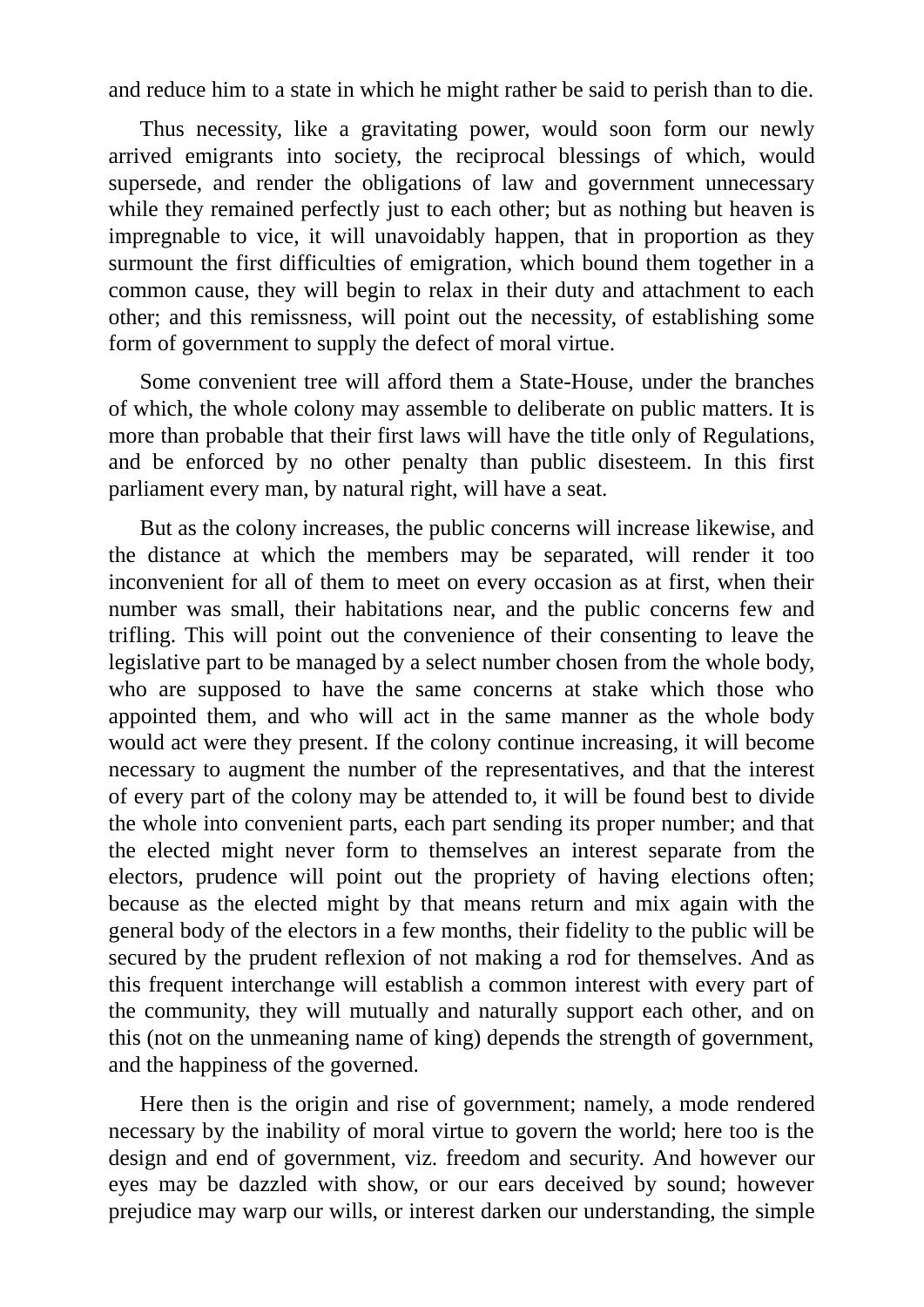voice of nature and of reason will say, it is right.

I draw my idea of the form of government from a principle in nature, which no art can overturn, viz. that the more simple any thing is, the less liable it is to be disordered; and the easier repaired when disordered; and with this maxim in view, I offer a few remarks on the so much boasted constitution of England. That it was noble for the dark and slavish times in which it was erected, is granted. When the world was over run with tyranny the least remove therefrom was a glorious rescue. But that it is imperfect, subject to convulsions, and incapable of producing what it seems to promise, is easily demonstrated.

Absolute governments (tho' the disgrace of human nature) have this advantage with them, that they are simple; if the people suffer, they know the head from which their suffering springs, know likewise the remedy, and are not bewildered by a variety of causes and cures. But the constitution of England is so exceedingly complex, that the nation may suffer for years together without being able to discover in which part the fault lies, some will say in one and some in another, and every political physician will advise a different medicine.

I know it is difficult to get over local or long standing prejudices, yet if we will suffer ourselves to examine the component parts of the English constitution, we shall find them to be the base remains of two ancient tyrannies, compounded with some new republican materials.

First.—The remains of monarchical tyranny in the person of the king.

Secondly.—The remains of aristocratical tyranny in the persons of the peers.

Thirdly.—The new republican materials, in the persons of the commons, on whose virtue depends the freedom of England.

The two first, by being hereditary, are independent of the people; wherefore in a constitutional sense they contribute nothing towards the freedom of the state.

To say that the constitution of England is a union of three powers reciprocally checking each other, is farcical, either the words have no meaning, or they are flat contradictions.

To say that the commons is a check upon the king, presupposes two things:

First.—That the king is not to be trusted without being looked after, or in other words, that a thirst for absolute power is the natural disease of monarchy.

Secondly.—That the commons, by being appointed for that purpose, are either wiser or more worthy of confidence than the crown.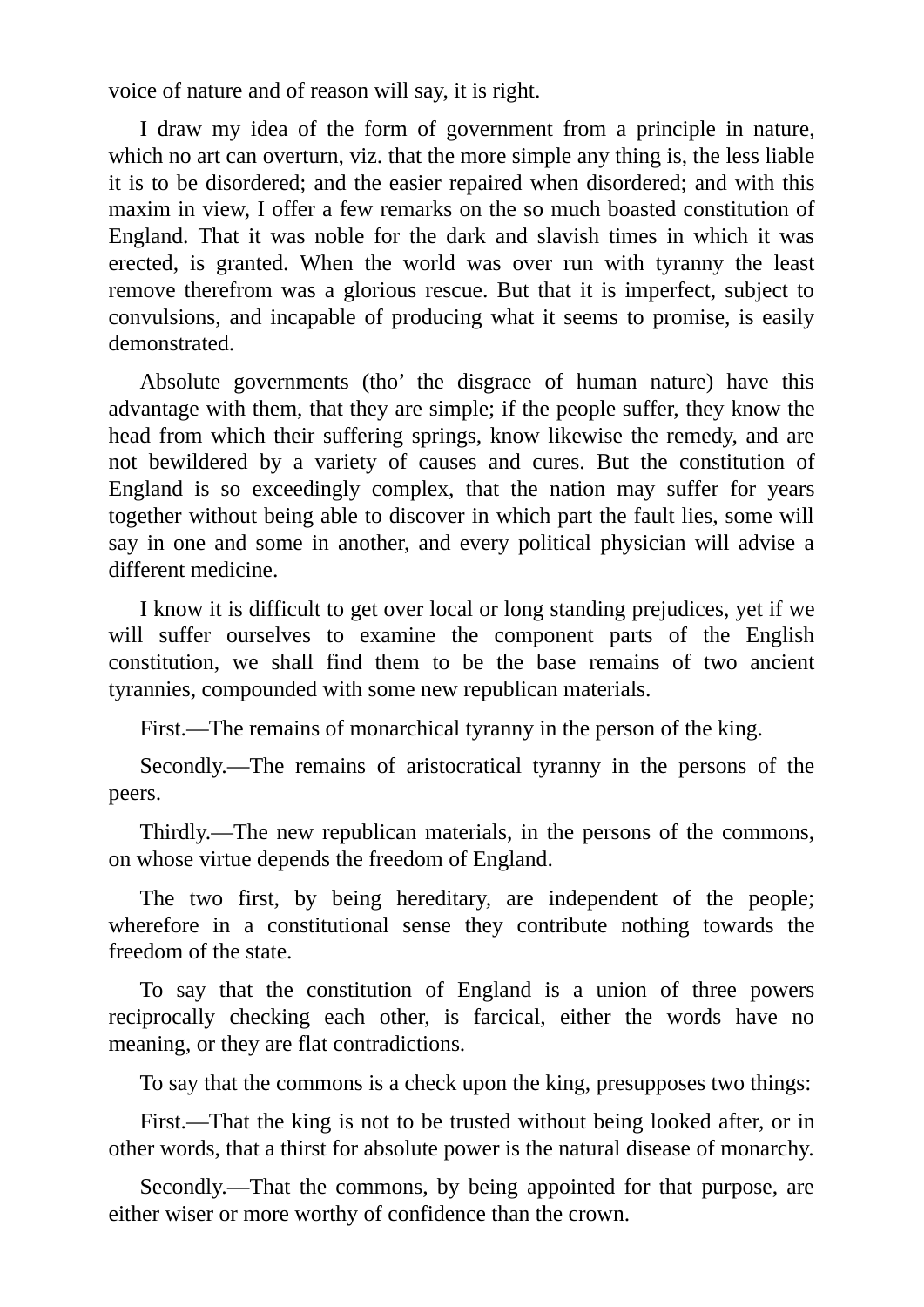But as the same constitution which gives the commons a power to check the king by withholding the supplies, gives afterwards the king a power to check the commons, by empowering him to reject their other bills; it again supposes that the king is wiser than those whom it has already supposed to be wiser than him. A mere absurdity!

There is something exceedingly ridiculous in the composition of monarchy; it first excludes a man from the means of information, yet empowers him to act in cases where the highest judgment is required. The state of a king shuts him from the world, yet the business of a king requires him to know it thoroughly; wherefore the different parts, by unnaturally opposing and destroying each other, prove the whole character to be absurd and useless.

Some writers have explained the English constitution thus; the king, say they, is one, the people another; the peers are an house in behalf of the king; the commons in behalf of the people; but this hath all the distinctions of a house divided against itself; and though the expressions be pleasantly arranged, yet when examined they appear idle and ambiguous; and it will always happen, that the nicest construction that words are capable of, when applied to the description of some thing which either cannot exist, or is too incomprehensible to be within the compass of description, will be words of sound only, and though they may amuse the ear, they cannot inform the mind, for this explanation includes a previous question, viz. How came the king by a power which the people are afraid to trust, and always obliged to check? Such a power could not be the gift of a wise people, neither can any power, which needs checking, be from God; yet the provision, which the constitution makes, supposes such a power to exist.

But the provision is unequal to the task; the means either cannot or will not accomplish the end, and the whole affair is a felo de se; for as the greater weight will always carry up the less, and as all the wheels of a machine are put in motion by one, it only remains to know which power in the constitution has the most weight, for that will govern; and though the others, or a part of them, may clog, or, as the phrase is, check the rapidity of its motion, yet so long as they cannot stop it, their endeavors will be ineffectual; the first moving power will at last have its way, and what it wants in speed is supplied by time.

That the crown is this overbearing part in the English constitution needs not be mentioned, and that it derives its whole consequence merely from being the giver of places and pensions is self-evident, wherefore, though we have been wise enough to shut and lock a door against absolute monarchy, we at the same time have been foolish enough to put the crown in possession of the key.

The prejudice of Englishmen, in favour of their own government by king,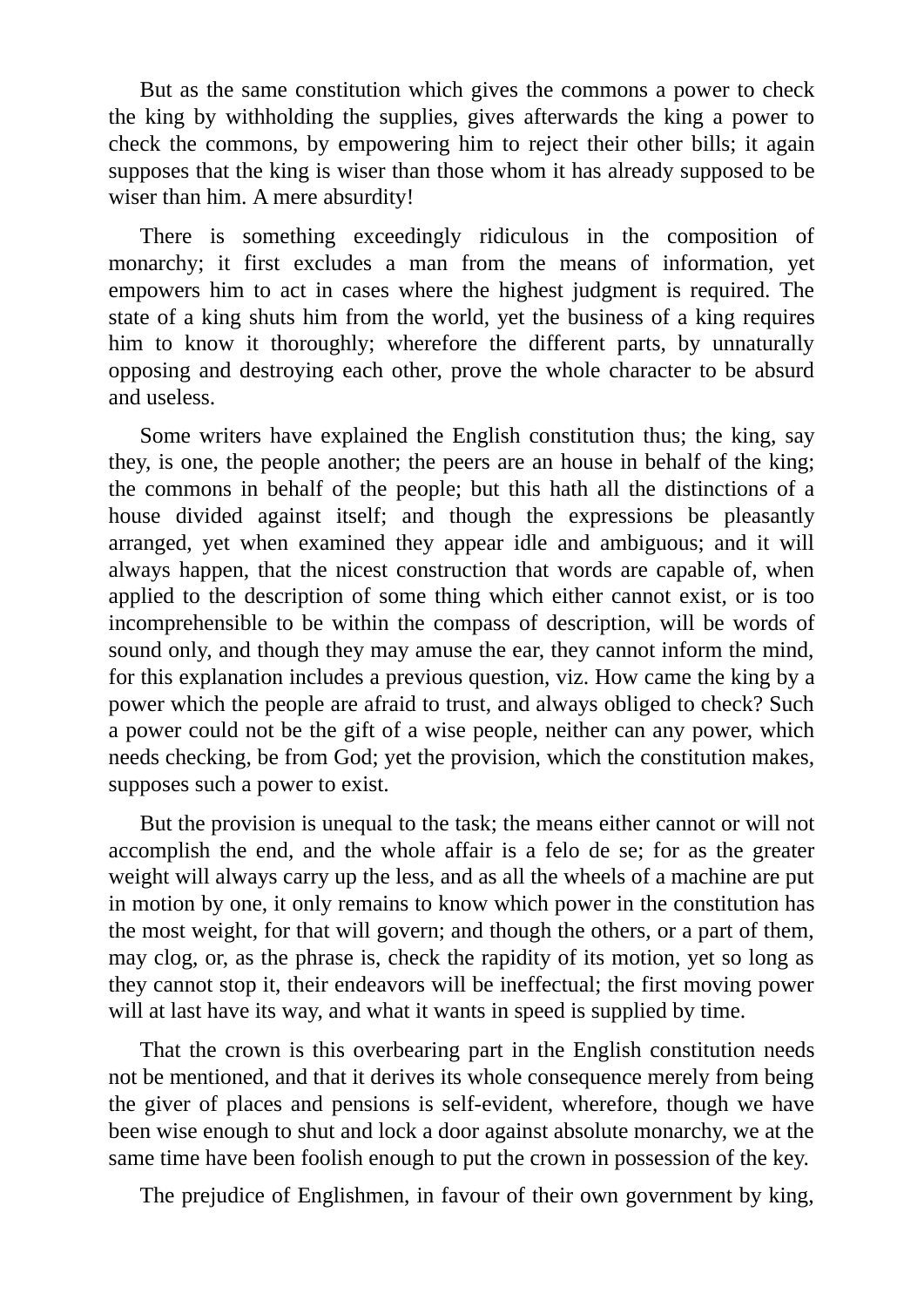lords and commons, arises as much or more from national pride than reason. Individuals are undoubtedly safer in England than in some other countries, but the will of the king is as much the law of the land in Britain as in France, with this difference, that instead of proceeding directly from his mouth, it is handed to the people under the more formidable shape of an act of parliament. For the fate of Charles the first, hath only made kings more subtle—not more just.

Wherefore, laying aside all national pride and prejudice in favour of modes and forms, the plain truth is, that it is wholly owing to the constitution of the people, and not to the constitution of the government that the crown is not as oppressive in England as in Turkey.

An inquiry into the constitutional errors in the English form of government is at this time highly necessary, for as we are never in a proper condition of doing justice to others, while we continue under the influence of some leading partiality, so neither are we capable of doing it to ourselves while we remain fettered by any obstinate prejudice. And as a man, who is attached to a prostitute, is unfitted to choose or judge of a wife, so any prepossession in favour of a rotten constitution of government will disable us from discerning a good one.

#### **OF MONARCHY AND HEREDITARY SUCCESSION.**

Mankind being originally equals in the order of creation, the equality could only be destroyed by some subsequent circumstance; the distinctions of rich, and poor, may in a great measure be accounted for, and that without having recourse to the harsh ill sounding names of oppression and avarice. Oppression is often the consequence, but seldom or never the means of riches; and though avarice will preserve a man from being necessitously poor, it generally makes him too timorous to be wealthy.

But there is another and greater distinction for which no truly natural or religious reason can be assigned, and that is, the distinction of men into kings and subjects. Male and female are the distinctions of nature, good and bad the distinctions of heaven; but how a race of men came into the world so exalted above the rest, and distinguished like some new species, is worth enquiring into, and whether they are the means of happiness or of misery to mankind.

In the early ages of the world, according to the scripture chronology, there were no kings; the consequence of which was there were no wars; it is the pride of kings which throw mankind into confusion. Holland without a king hath enjoyed more peace for this last century than any of the monarchial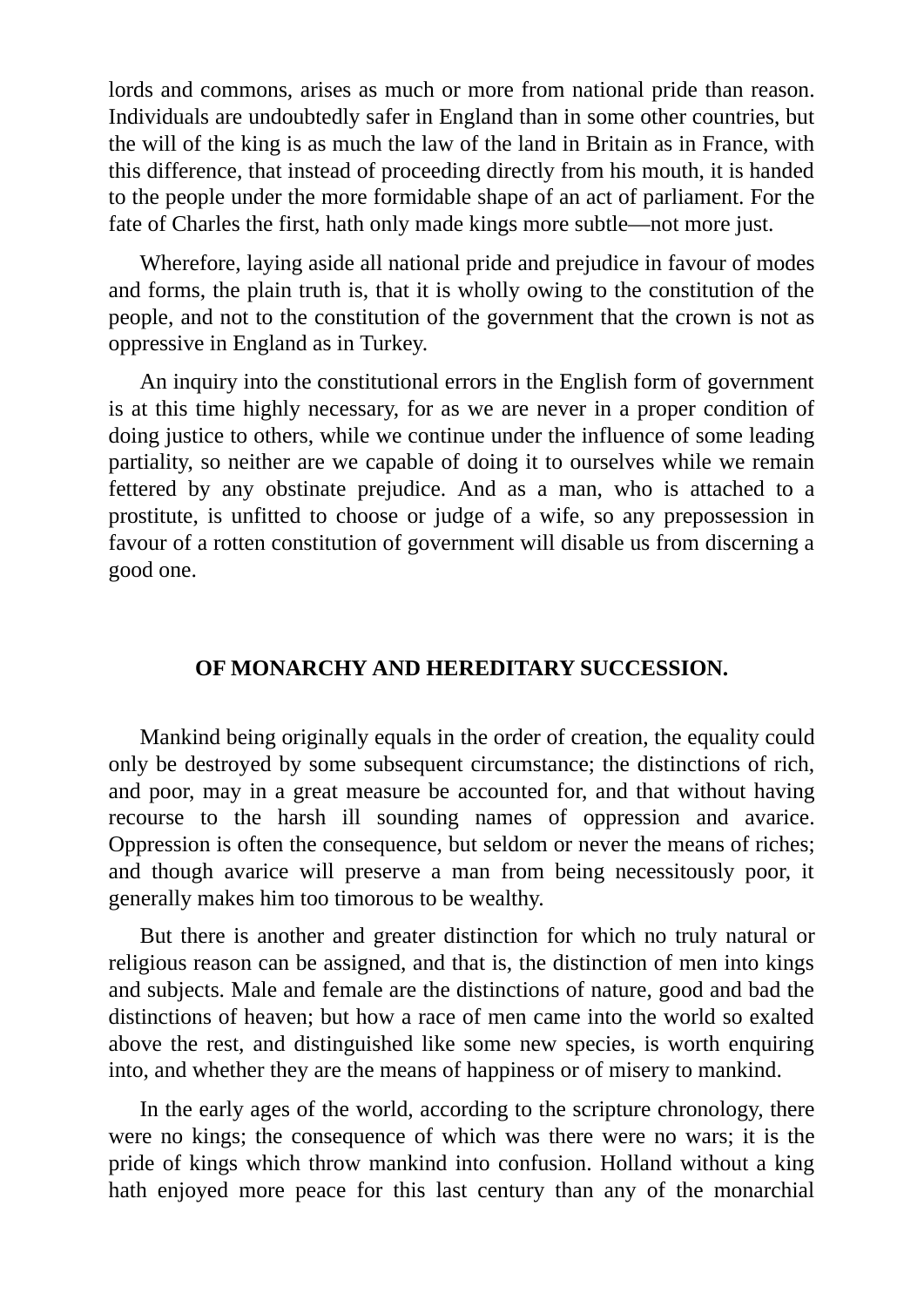governments in Europe. Antiquity favors the same remark; for the quiet and rural lives of the first patriarchs hath a happy something in them, which vanishes away when we come to the history of Jewish royalty.

Government by kings was first introduced into the world by the Heathens, from whom the children of Israel copied the custom. It was the most prosperous invention the Devil ever set on foot for the promotion of idolatry. The Heathens paid divine honors to their deceased kings, and the christian world hath improved on the plan by doing the same to their living ones. How impious is the title of sacred majesty applied to a worm, who in the midst of his splendor is crumbling into dust!

As the exalting one man so greatly above the rest cannot be justified on the equal rights of nature, so neither can it be defended on the authority of scripture; for the will of the Almighty, as declared by Gideon and the prophet Samuel, expressly disapproves of government by kings. All anti-monarchical parts of scripture have been very smoothly glossed over in monarchical governments, but they undoubtedly merit the attention of countries which have their governments yet to form. "Render unto Cæsar the things which are Cæsar's" is the scripture doctrine of courts, yet it is no support of monarchical government, for the Jews at that time were without a king, and in a state of vassalage to the Romans.

Near three thousand years passed away from the Mosaic account of the creation, till the Jews under a national delusion requested a king. Till then their form of government (except in extraordinary cases, where the Almighty interposed) was a kind of republic administred by a judge and the elders of the tribes. Kings they had none, and it was held sinful to acknowledge any being under that title but the Lord of Hosts. And when a man seriously reflects on the idolatrous homage which is paid to the persons of Kings, he need not wonder, that the Almighty ever jealous of his honor, should disapprove of a form of government which so impiously invades the prerogative of heaven.

Monarchy is ranked in scripture as one of the sins of the Jews, for which a curse in reserve is denounced against them. The history of that transaction is worth attending to.

The children of Israel being oppressed by the Midianites, Gideon marched against them with a small army, and victory, thro' the divine interposition, decided in his favour. The Jews elate with success, and attributing it to the generalship of Gideon, proposed making him a king, saying, Rule thou over us, thou and thy son and thy son's son. Here was temptation in its fullest extent; not a kingdom only, but an hereditary one, but Gideon in the piety of his soul replied, I will not rule over you, neither shall my son rule over you. The Lord shall rule over you. Words need not be more explicit; Gideon doth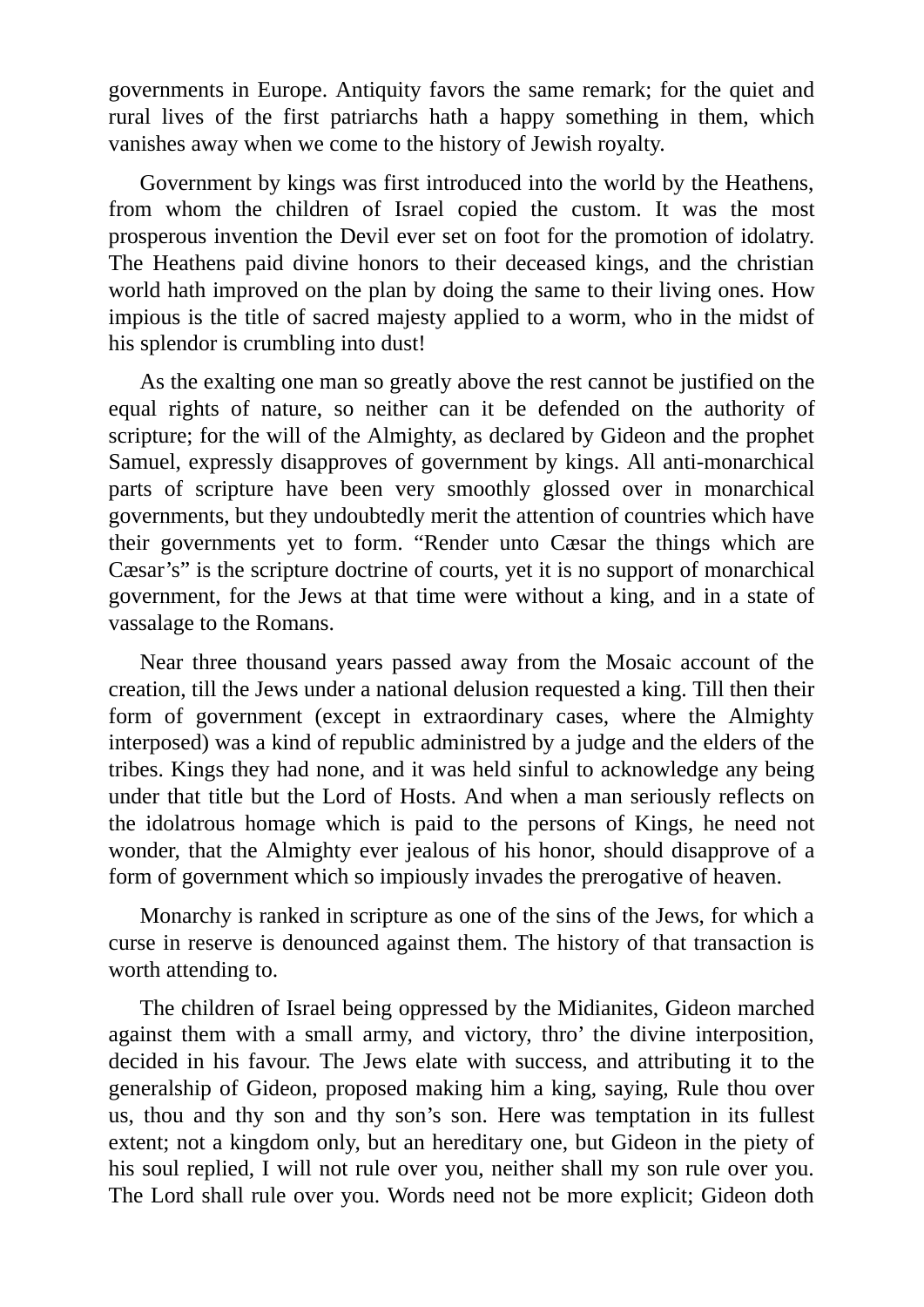not decline the honor, but denieth their right to give it; neither doth he compliment them with invented declarations of his thanks, but in the positive stile of a prophet charges them with disaffection to their proper Sovereign, the King of heaven.

About one hundred and thirty years after this, they fell again into the same error. The hankering which the Jews had for the idolatrous customs of the Heathens, is something exceedingly unaccountable; but so it was, that laying hold of the misconduct of Samuel's two sons, who were entrusted with some secular concerns, they came in an abrupt and clamorous manner to Samuel, saying, Behold thou art old, and thy sons walk not in thy ways, now make us a king to judge us like all other nations. And here we cannot but observe that their motives were bad, viz. that they might be like unto other nations, i.e. the Heathens, whereas their true glory laid in being as much unlike them as possible. But the thing displeased Samuel when they said, Give us a king to judge us; and Samuel prayed unto the Lord, and the Lord said unto Samuel, Hearken unto the voice of the people in all that they say unto thee, for they have not rejected thee, but they have rejected me, THAT I SHOULD NOT REIGN OVER THEM. According to all the works which they have done since the day that I brought them up out of Egypt, even unto this day; wherewith they have forsaken me and served other Gods; so do they also unto thee. Now therefore hearken unto their voice, howbeit, protest solemnly unto them and shew them the manner of the king that shall reign over them, i.e. not of any particular king, but the general manner of the kings of the earth, whom Israel was so eagerly copying after. And notwithstanding the great distance of time and difference of manners, the character is still in fashion. And Samuel told all the words of the Lord unto the people, that asked of him a king. And he said, This shall be the manner of the king that shall reign over you; he will take your sons and appoint them for himself, for his chariots, and to be his horsemen, and some shall run before his chariots (this description agrees with the present mode of impressing men) and he will appoint him captains over thousands and captains over fifties, and will set them to ear his ground and to reap his harvest, and to make his instruments of war, and instruments of his chariots; and he will take your daughters to be confectionaries, and to be cooks and to be bakers (this describes the expence and luxury as well as the oppression of kings) and he will take your fields and your olive yards, even the best of them, and give them to his servants; and he will take the tenth of your feed, and of your vineyards, and give them to his officers and to his servants (by which we see that bribery, corruption and favoritism are the standing vices of kings) and he will take the tenth of your men servants, and your maid servants, and your goodliest young men and your asses, and put them to his work; and he will take the tenth of your sheep, and ye shall be his servants, and ye shall cry out in that day because of your king which ye shall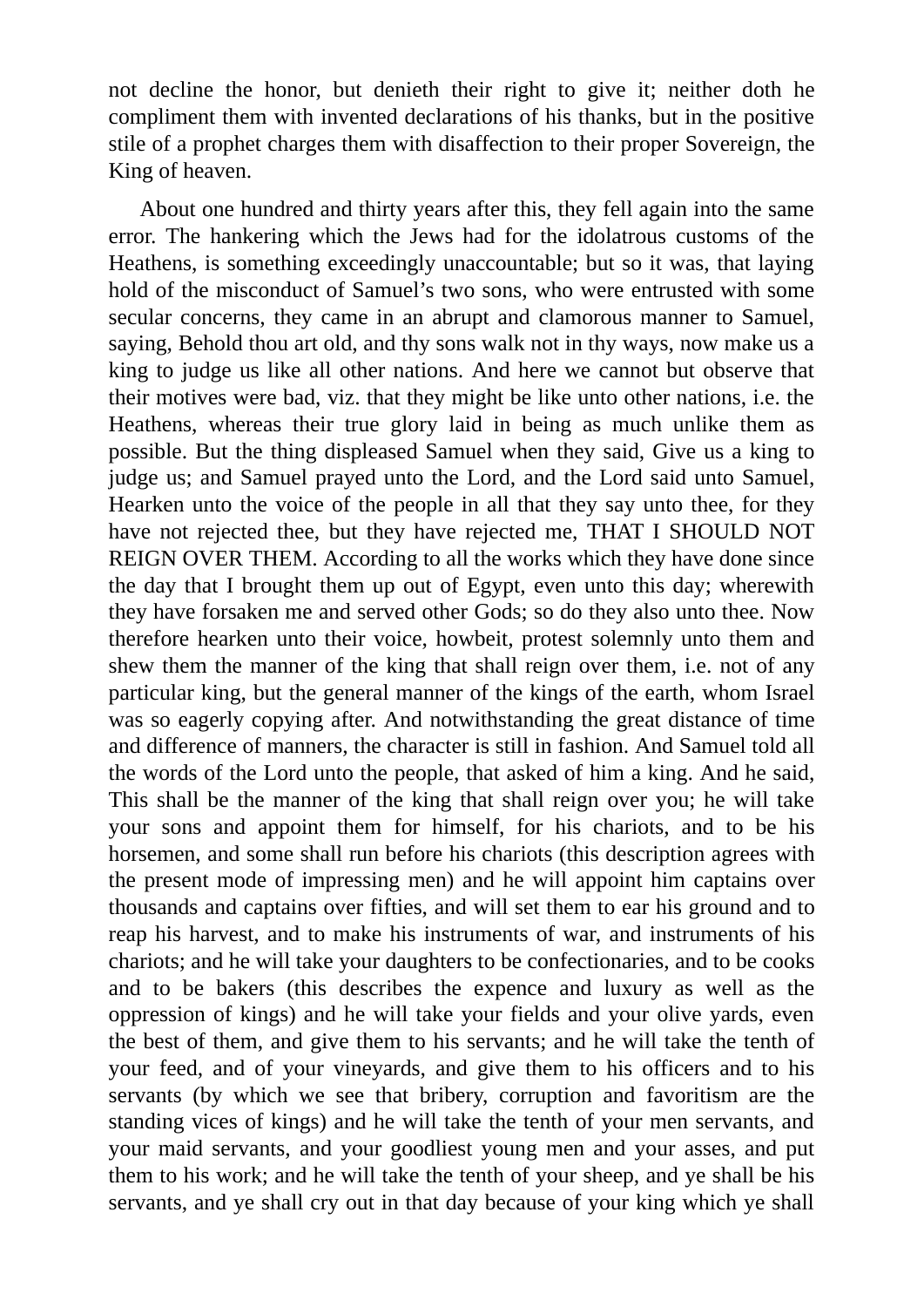have chosen, and the Lord will not hear you in that day. This accounts for the continuation of monarchy; neither do the characters of the few good kings which have lived since, either sanctify the title, or blot out the sinfulness of the origin; the high encomium given of David takes no notice of him officially as a king, but only as a man after God's own heart. Nevertheless the People refused to obey the voice of Samuel, and they said, Nay, but we will have a king over us, that we may be like all the nations, and that our king may judge us, and go out before us, and fight our battles. Samuel continued to reason with them, but to no purpose; he set before them their ingratitude, but all would not avail; and seeing them fully bent on their folly, he cried out, I will call unto the Lord, and he shall send thunder and rain (which then was a punishment, being in the time of wheat harvest) that ye may perceive and see that your wickedness is great which ye have done in the sight of the Lord, in asking you a king. So Samuel called unto the Lord, and the Lord sent thunder and rain that day, and all the people greatly feared the Lord and Samuel. And all the people said unto Samuel, Pray for thy servants unto the Lord thy God that we die not, for we have added unto our sins this evil, to ask a king. These portions of scripture are direct and positive. They admit of no equivocal construction. That the Almighty hath here entered his protest against monarchical government is true, or the scripture is false. And a man hath good reason to believe that there is as much of king-craft, as priest-craft, in withholding the scripture from the public in Popish countries. For monarchy in every instance is the Popery of government.

To the evil of monarchy we have added that of hereditary succession; and as the first is a degradation and lessening of ourselves, so the second, claimed as a matter of right, is an insult and an imposition on posterity. For all men being originally equals, no one by birth could have a right to set up his own family in perpetual preference to all others for ever, and though himself might deserve some decent degree of honors of his cotemporaries, yet his descendants might be far too unworthy to inherit them. One of the strongest natural proofs of the folly of hereditary right in kings, is, that nature disapproves it, otherwise she would not so frequently turn it into ridicule by giving mankind an ass for a lion.

Secondly, as no man at first could possess any other public honors than were bestowed upon him, so the givers of those honors could have no power to give away the right of posterity, and though they might say "We choose you for our head," they could not, without manifest injustice to their children, say "that your children and your children's children shall reign over ours for ever." Because such an unwise, unjust, unnatural compact might (perhaps) in the next succession put them under the government of a rogue or a fool. Most wise men, in their private sentiments, have ever treated hereditary right with contempt; yet it is one of those evils, which when once established is not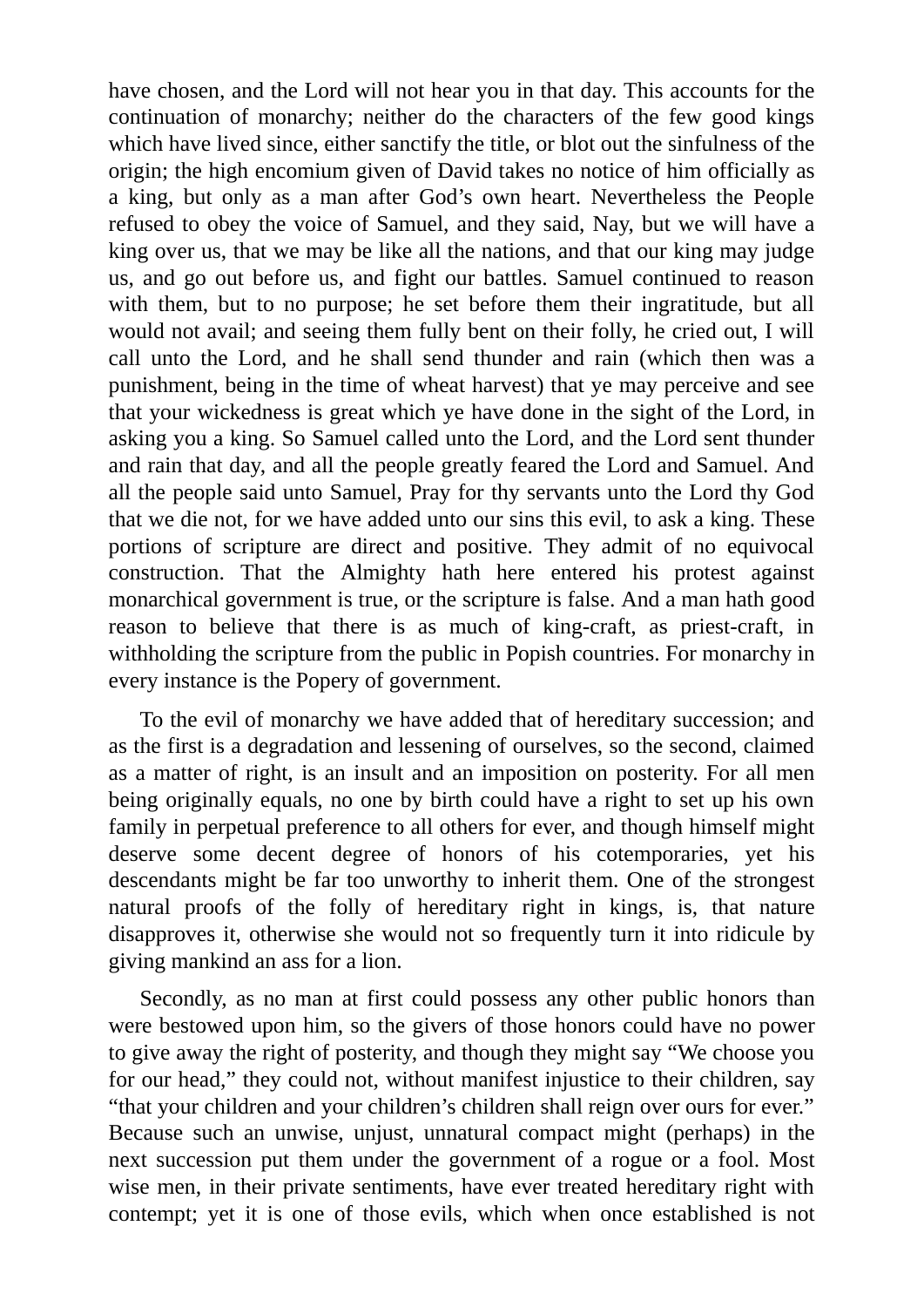easily removed; many submit from fear, others from superstition, and the more powerful part shares with the king the plunder of the rest.

This is supposing the present race of kings in the world to have had an honorable origin; whereas it is more than probable, that could we take off the dark covering of antiquity, and trace them to their first rise, that we should find the first of them nothing better than the principal ruffian of some restless gang, whose savage manners or pre-eminence in subtility obtained him the title of chief among plunderers; and who by increasing in power, and extending his depredations, over-awed the quiet and defenceless to purchase their safety by frequent contributions. Yet his electors could have no idea of giving hereditary right to his descendants, because such a perpetual exclusion of themselves was incompatible with the free and unrestrained principles they professed to live by. Wherefore, hereditary succession in the early ages of monarchy could not take place as a matter of claim, but as something casual or complimental; but as few or no records were extant in those days, and traditional history stuffed with fables, it was very easy, after the lapse of a few generations, to trump up some superstitious tale, conveniently timed, Mahomet like, to cram hereditary right down the throats of the vulgar. Perhaps the disorders which threatened, or seemed to threaten, on the decease of a leader and the choice of a new one (for elections among ruffians could not be very orderly) induced many at first to favor hereditary pretensions; by which means it happened, as it hath happened since, that what at first was submitted to as a convenience, was afterwards claimed as a right.

England, since the conquest, hath known some few good monarchs, but groaned beneath a much larger number of bad ones; yet no man in his senses can say that their claim under William the Conqueror is a very honorable one. A French bastard landing with an armed banditti, and establishing himself king of England against the consent of the natives, is in plain terms a very paltry rascally original.—It certainly hath no divinity in it. However, it is needless to spend much time in exposing the folly of hereditary right; if there are any so weak as to believe it, let them promiscuously worship the ass and lion, and welcome. I shall neither copy their humility, nor disturb their devotion.

Yet I should be glad to ask how they suppose kings came at first? The question admits but of three answers, viz. either by lot, by election, or by usurpation. If the first king was taken by lot, it establishes a precedent for the next, which excludes hereditary succession. Saul was by lot, yet the succession was not hereditary, neither does it appear from that transaction there was any intention it ever should. If the first king of any country was by election, that likewise establishes a precedent for the next; for to say, that the right of all future generations is taken away, by the act of the first electors, in their choice not only of a king, but of a family of kings for ever, hath no parrallel in or out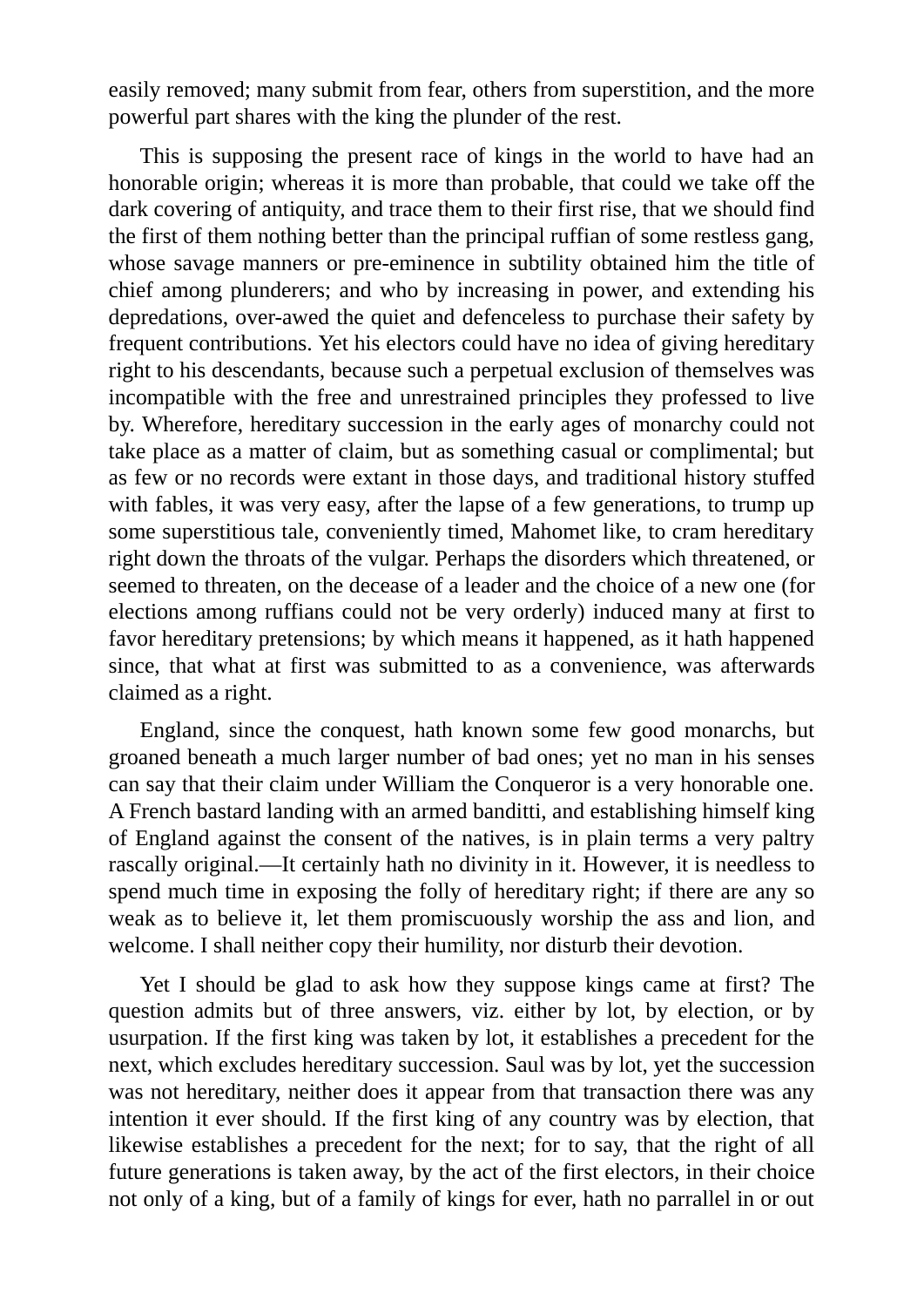of scripture but the doctrine of original sin, which supposes the free will of all men lost in Adam; and from such comparison, and it will admit of no other, hereditary succession can derive no glory. For as in Adam all sinned, and as in the first electors all men obeyed; as in the one all mankind were subjected to Satan, and in the other to Sovereignty; as our innocence was lost in the first, and our authority in the last; and as both disable us from reassuming some former state and privilege, it unanswerably follows that original sin and hereditary succession are parellels. Dishonorable rank! Inglorious connexion! Yet the most subtile sophist cannot produce a juster simile.

As to usurpation, no man will be so hardy as to defend it; and that William the Conqueror was an usurper is a fact not to be contradicted. The plain truth is, that the antiquity of English monarchy will not bear looking into.

But it is not so much the absurdity as the evil of hereditary succession which concerns mankind. Did it ensure a race of good and wise men it would have the seal of divine authority, but as it opens a door to the foolish, the wicked, and the improper, it hath in it the nature of oppression. Men who look upon themselves born to reign, and others to obey, soon grow insolent; selected from the rest of mankind their minds are early poisoned by importance; and the world they act in differs so materially from the world at large, that they have but little opportunity of knowing its true interests, and when they succeed to the government are frequently the most ignorant and unfit of any throughout the dominions.

Another evil which attends hereditary succession is, that the throne is subject to be possessed by a minor at any age; all which time the regency, acting under the cover of a king, have every opportunity and inducement to betray their trust. The same national misfortune happens, when a king worn out with age and infirmity, enters the last stage of human weakness. In both these cases the public becomes a prey to every miscreant, who can tamper successfully with the follies either of age or infancy.

The most plausible plea, which hath ever been offered in favour of hereditary succession, is, that it preserves a nation from civil wars; and were this true, it would be weighty; whereas, it is the most barefaced falsity ever imposed upon mankind. The whole history of England disowns the fact. Thirty kings and two minors have reigned in that distracted kingdom since the conquest, in which time there have been (including the Revolution) no less than eight civil wars and nineteen rebellions. Wherefore instead of making for peace, it makes against it, and destroys the very foundation it seems to stand on.

The contest for monarchy and succession, between the houses of York and Lancaster, laid England in a scene of blood for many years. Twelve pitched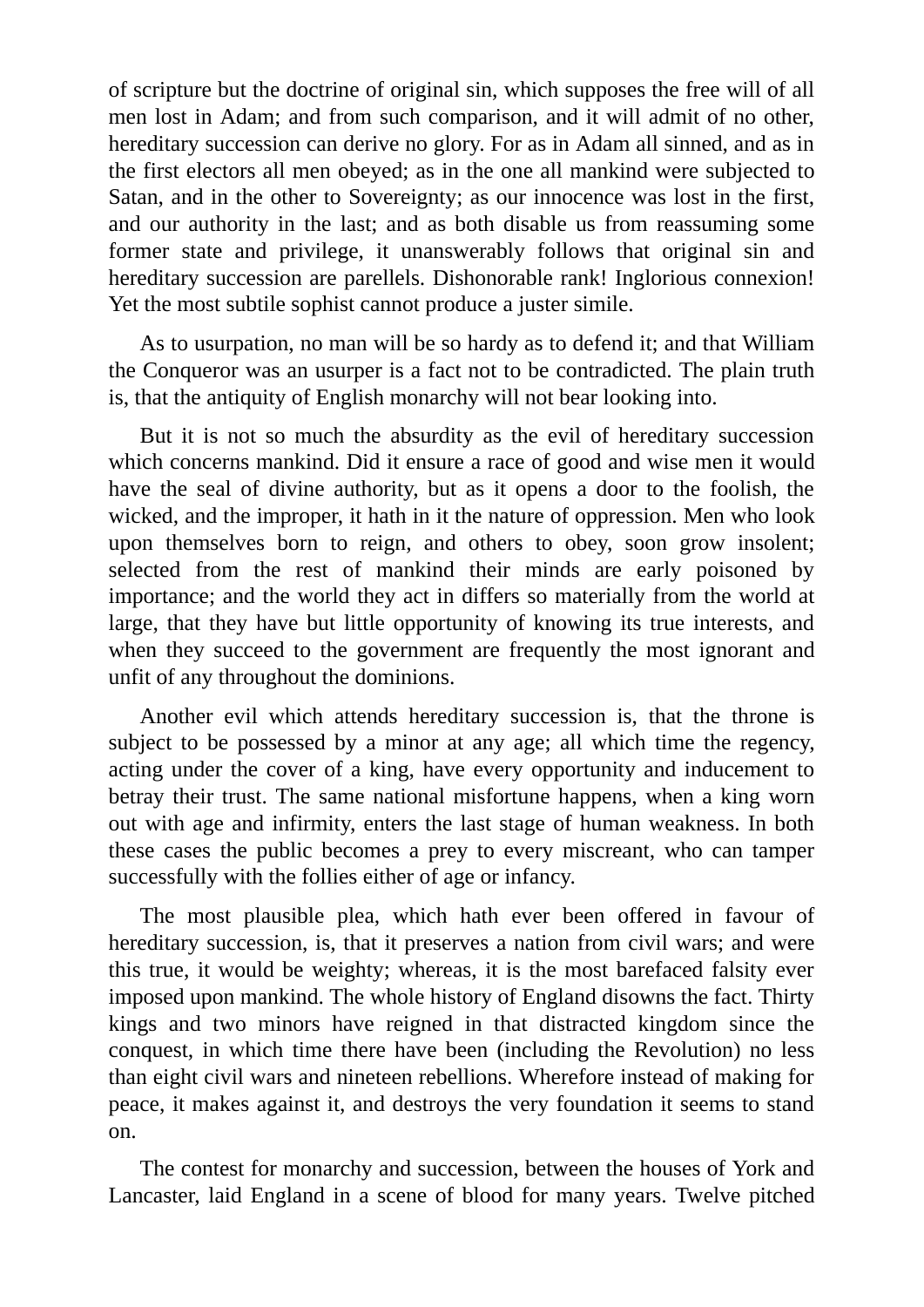battles, besides skirmishes and sieges, were fought between Henry and Edward. Twice was Henry prisoner to Edward, who in his turn was prisoner to Henry. And so uncertain is the fate of war and the temper of a nation, when nothing but personal matters are the ground of a quarrel, that Henry was taken in triumph from a prison to a palace, and Edward obliged to fly from a palace to a foreign land; yet, as sudden transitions of temper are seldom lasting, Henry in his turn was driven from the throne, and Edward recalled to succeed him. The parliament always following the strongest side.

This contest began in the reign of Henry the Sixth, and was not entirely extinguished till Henry the Seventh, in whom the families were united. Including a period of 67 years, viz. from 1422 to 1489.

In short, monarchy and succession have laid (not this or that kingdom only) but the world in blood and ashes. 'Tis a form of government which the word of God bears testimony against, and blood will attend it.

If we inquire into the business of a king, we shall find that in some countries they have none; and after sauntering away their lives without pleasure to themselves or advantage to the nation, withdraw from the scene, and leave their successors to tread the same idle round. In absolute monarchies the whole weight of business, civil and military, lies on the king; the children of Israel in their request for a king, urged this plea "that he may judge us, and go out before us and fight our battles." But in countries where he is neither a judge nor a general, as in England, a man would be puzzled to know what is his business.

The nearer any government approaches to a republic the less business there is for a king. It is somewhat difficult to find a proper name for the government of England. Sir William Meredith calls it a republic; but in its present state it is unworthy of the name, because the corrupt influence of the crown, by having all the places in its disposal, hath so effectually swallowed up the power, and eaten out the virtue of the house of commons (the republican part in the constitution) that the government of England is nearly as monarchical as that of France or Spain. Men fall out with names without understanding them. For it is the republican and not the monarchical part of the constitution of England which Englishmen glory in, viz. the liberty of choosing a house of commons from out of their own body—and it is easy to see that when republican virtue fails, slavery ensues. Why is the constitution of England sickly, but because monarchy hath poisoned the republic, the crown hath engrossed the commons?

In England a king hath little more to do than to make war and give away places; which in plain terms, is to impoverish the nation and set it together by the ears. A pretty business indeed for a man to be allowed eight hundred thousand sterling a year for, and worshipped into the bargain! Of more worth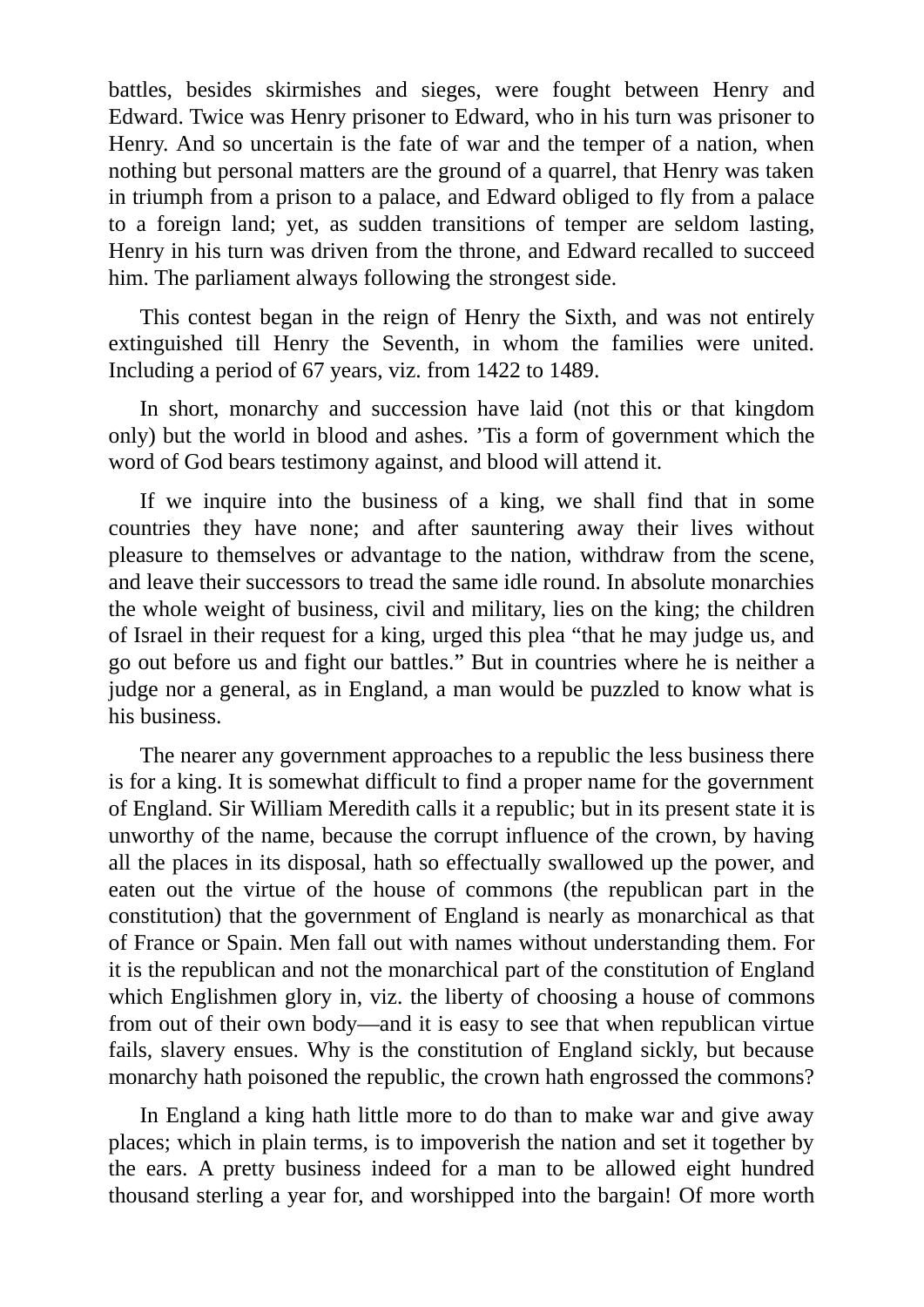is one honest man to society and in the sight of God, than all the crowned ruffians that ever lived.

#### **THOUGHTS ON THE PRESENT STATE OF AMERICAN AFFAIRS.**

In the following pages I offer nothing more than simple facts, plain arguments, and common sense; and have no other preliminaries to settle with the reader, than that he will divest himself of prejudice and prepossession, and suffer his reason and his feelings to determine for themselves; that he will put on, or rather that he will not put off, the true character of a man, and generously enlarge his views beyond the present day.

Volumes have been written on the subject of the struggle between England and America. Men of all ranks have embarked in the controversy, from different motives, and with various designs; but all have been ineffectual, and the period of debate is closed. Arms, as the last resource, decide the contest; the appeal was the choice of the king, and the continent hath accepted the challenge.

It hath been reported of the late Mr. Pelham (who tho' an able minister was not without his faults) that on his being attacked in the house of commons, on the score, that his measures were only of a temporary kind, replied "they will last my time." Should a thought so fatal and unmanly possess the colonies in the present contest, the name of ancestors will be remembered by future generations with detestation.

The sun never shined on a cause of greater worth. 'Tis not the affair of a city, a country, a province, or a kingdom, but of a continent—of at least one eighth part of the habitable globe. 'Tis not the concern of a day, a year, or an age; posterity are virtually involved in the contest, and will be more or less affected, even to the end of time, by the proceedings now. Now is the seed time of continental union, faith and honor. The least fracture now will be like a name engraved with the point of a pin on the tender rind of a young oak; the wound will enlarge with the tree, and posterity read it in full grown characters.

By referring the matter from argument to arms, a new æra for politics is struck; a new method of thinking hath arisen. All plans, proposals, &c. prior to the nineteenth of April, i.e. to the commencement of hostilities, are like the almanacks of the last year; which, though proper then, are superseded and useless now. Whatever was advanced by the advocates on either side of the question then, terminated in one and the same point, viz. a union with Great-Britain; the only difference between the parties was the method of effecting it;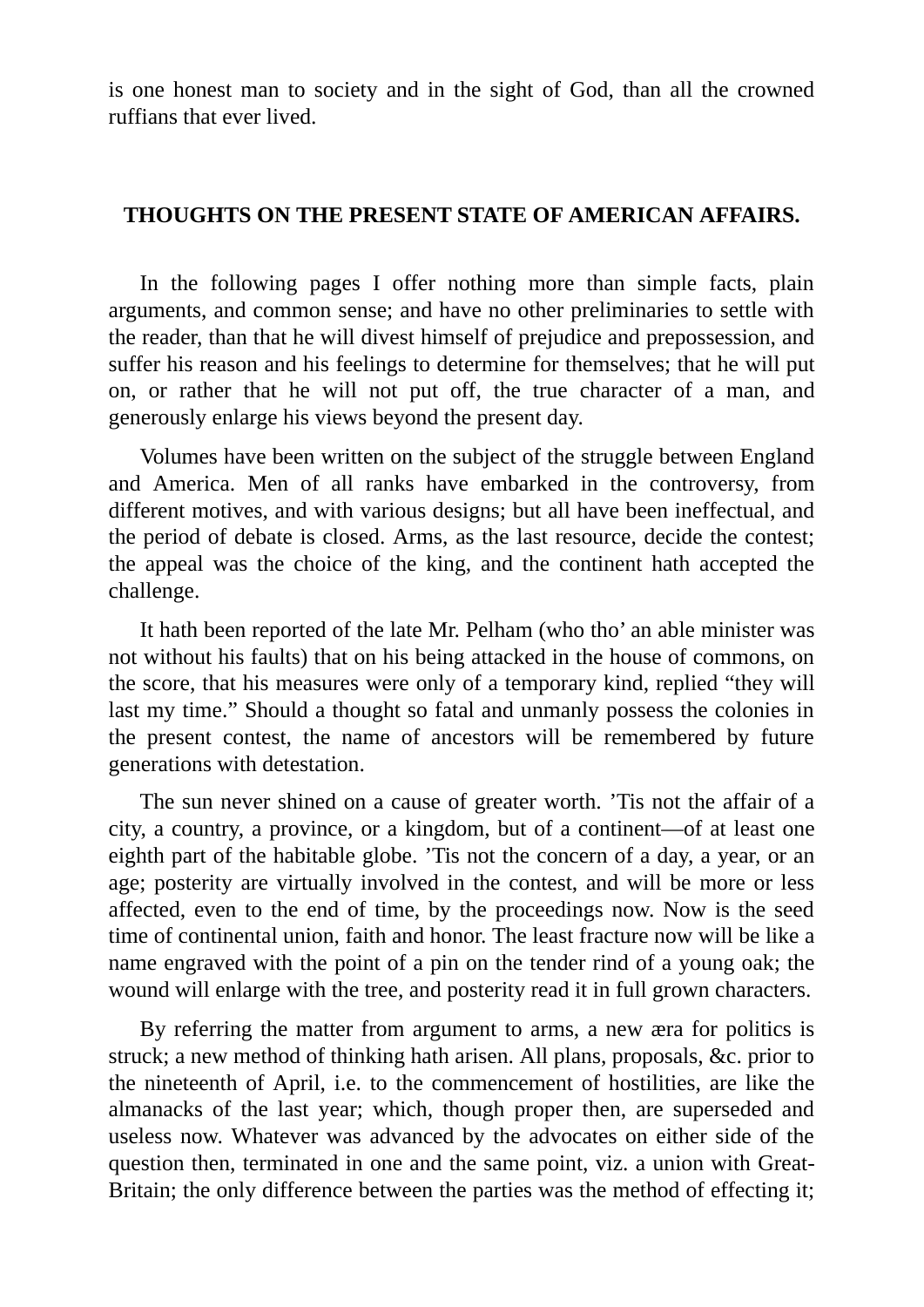the one proposing force, the other friendship; but it hath so far happened that the first hath failed, and the second hath withdrawn her influence.

As much hath been said of the advantages of reconciliation, which, like an agreeable dream, hath passed away and left us as we were, it is but right, that we should examine the contrary side of the argument, and inquire into some of the many material injuries which these colonies sustain, and always will sustain, by being connected with, and dependant on Great-Britain. To examine that connexion and dependance, on the principles of nature and common sense, to see what we have to trust to, if separated, and what we are to expect, if dependant.

I have heard it asserted by some, that as America hath flourished under her former connexion with Great-Britain, that the same connexion is necessary towards her future happiness, and will always have the same effect. Nothing can be more fallacious than this kind of argument. We may as well assert that because a child has thrived upon milk, that it is never to have meat, or that the first twenty years of our lives is to become a precedent for the next twenty. But even this is admitting more than is true, for I answer roundly, that America would have flourished as much, and probably much more, had no European power had any thing to do with her. The commerce, by which she hath enriched herself are the necessaries of life, and will always have a market while eating is the custom of Europe.

But she has protected us, say some. That she has engrossed us is true, and defended the continent at our expence as well as her own is admitted, and she would have defended Turkey from the same motive, viz. the sake of trade and dominion.

Alas, we have been long led away by ancient prejudices, and made large sacrifices to superstition. We have boasted the protection of Great-Britain, without considering, that her motive was interest not attachment; that she did not protect us from our enemies on our account, but from her enemies on her own account, from those who had no quarrel with us on any other account, and who will always be our enemies on the same account. Let Britain wave her pretensions to the continent, or the continent throw off the dependance, and we should be at peace with France and Spain were they at war with Britain. The miseries of Hanover last war ought to warn us against connexions.

It has lately been asserted in parliament, that the colonies have no relation to each other but through the parent country, i.e. that Pennsylvania and the Jerseys, and so on for the rest, are sister colonies by the way of England; this is certainly a very round-about way of proving relationship, but it is the nearest and only true way of proving enemyship, if I may so call it. France and Spain never were, nor perhaps ever will be our enemies as Americans, but as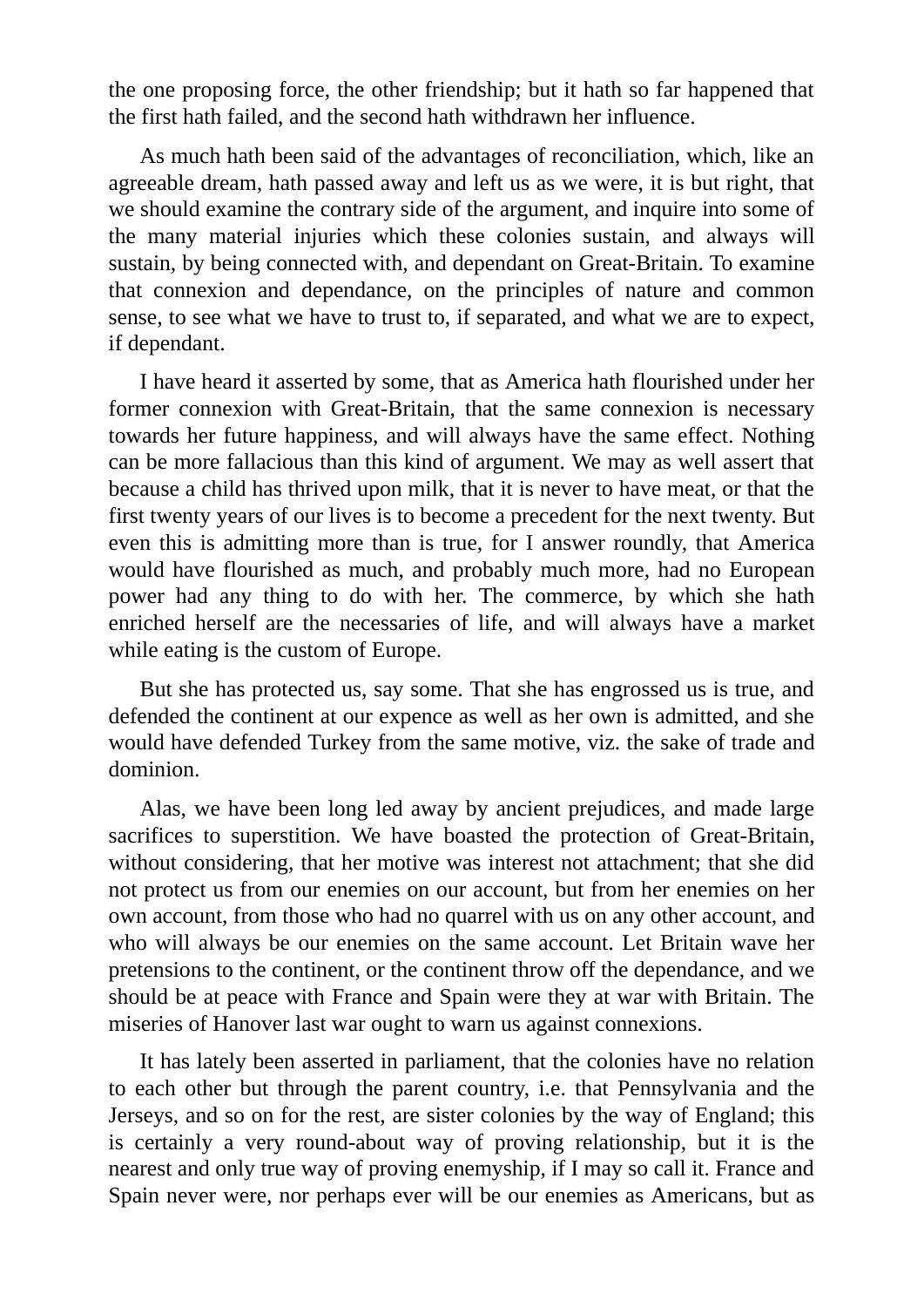our being the subjects of Great-Britain.

But Britain is the parent country, say some. Then the more shame upon her conduct. Even brutes do not devour their young, nor savages make war upon their families; wherefore the assertion, if true, turns to her reproach; but it happens not to be true, or only partly so, and the phrase parent or mother country hath been jesuitically adopted by the king and his parasites, with a low papistical design of gaining an unfair bias on the credulous weakness of our minds. Europe, and not England, is the parent country of America. This new world hath been the asylum for the persecuted lovers of civil and religious liberty from every part of Europe. Hither have they fled, not from the tender embraces of the mother, but from the cruelty of the monster; and it is so far true of England, that the same tyranny which drove the first emigrants from home, pursues their descendants still.

In this extensive quarter of the globe, we forget the narrow limits of three hundred and sixty miles (the extent of England) and carry our friendship on a larger scale; we claim brotherhood with every European christian, and triumph in the generosity of the sentiment.

It is pleasant to observe by what regular gradations we surmount the force of local prejudice, as we enlarge our acquaintance with the world. A man born in any town in England divided into parishes, will naturally associate most with his fellow parishioners (because their interests in many cases will be common) and distinguish him by the name of neighbour; if he meet him but a few miles from home, he drops the narrow idea of a street, and salutes him by the name of townsman; if he travel out of the county, and meet him in any other, he forgets the minor divisions of street and town, and calls him countryman, i.e. county-man; but if in their foreign excursions they should associate in France or any other part of Europe, their local remembrance would be enlarged into that of Englishmen. And by a just parity of reasoning, all Europeans meeting in America, or any other quarter of the globe, are countrymen; for England, Holland, Germany, or Sweden, when compared with the whole, stand in the same places on the larger scale, which the divisions of street, town, and county do on the smaller ones; distinctions too limited for continental minds. Not one third of the inhabitants, even of this province, are of English descent. Wherefore I reprobate the phrase of parent or mother country applied to England only, as being false, selfish, narrow and ungenerous.

But admitting, that we were all of English descent, what does it amount to? Nothing. Britain, being now an open enemy, extinguishes every other name and title: And to say that reconciliation is our duty, is truly farcical. The first king of England, of the present line (William the Conqueror) was a Frenchman, and half the Peers of England are descendants from the same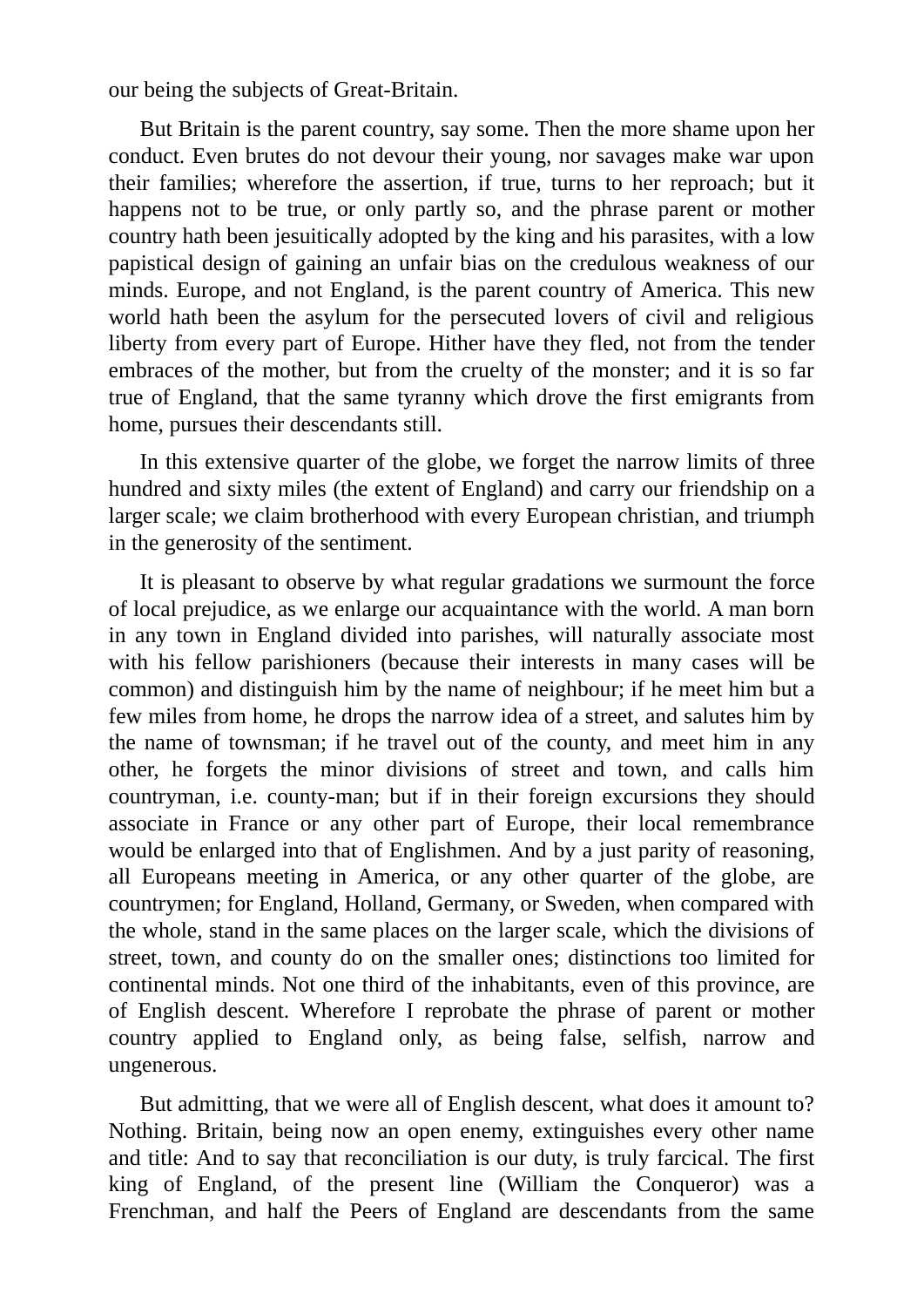country; therefore, by the same method of reasoning, England ought to be governed by France.

Much hath been said of the united strength of Britain and the colonies, that in conjunction they might bid defiance to the world. But this is mere presumption; the fate of war is uncertain, neither do the expressions mean any thing; for this continent would never suffer itself to be drained of inhabitants, to support the British arms in either Asia, Africa, or Europe.

Besides what have we to do with setting the world at defiance? Our plan is commerce, and that, well attended to, will secure us the peace and friendship of all Europe; because, it is the interest of all Europe to have America a free port. Her trade will always be a protection, and her barrenness of gold and silver secure her from invaders.

I challenge the warmest advocate for reconciliation, to shew, a single advantage that this continent can reap, by being connected with Great Britain. I repeat the challenge, not a single advantage is derived. Our corn will fetch its price in any market in Europe, and our imported goods must be paid for buy them where we will.

But the injuries and disadvantages we sustain by that connection, are without number; and our duty to mankind at large, as well as to ourselves, instruct us to renounce the alliance: Because, any submission to, or dependance on Great-Britain, tends directly to involve this continent in European wars and quarrels; and sets us at variance with nations, who would otherwise seek our friendship, and against whom, we have neither anger nor complaint. As Europe is our market for trade, we ought to form no partial connection with any part of it. It is the true interest of America to steer clear of European contentions, which she never can do, while by her dependence on Britain, she is made the make-weight in the scale of British politics.

Europe is too thickly planted with kingdoms to be long at peace, and whenever a war breaks out between England and any foreign power, the trade of America goes to ruin, because of her connection with Britain. The next war may not turn out like the last, and should it not, the advocates for reconciliation now will be wishing for separation then, because, neutrality in that case, would be a safer convoy than a man of war. Every thing that is right or natural pleads for separation. The blood of the slain, the weeping voice of nature cries, 'Tis time to part. Even the distance at which the Almighty hath placed England and America, is a strong and natural proof, that the authority of the one, over the other, was never the design of Heaven. The time likewise at which the continent was discovered, adds weight to the argument, and the manner in which it was peopled encreases the force of it. The reformation was preceded by the discovery of America, as if the Almighty graciously meant to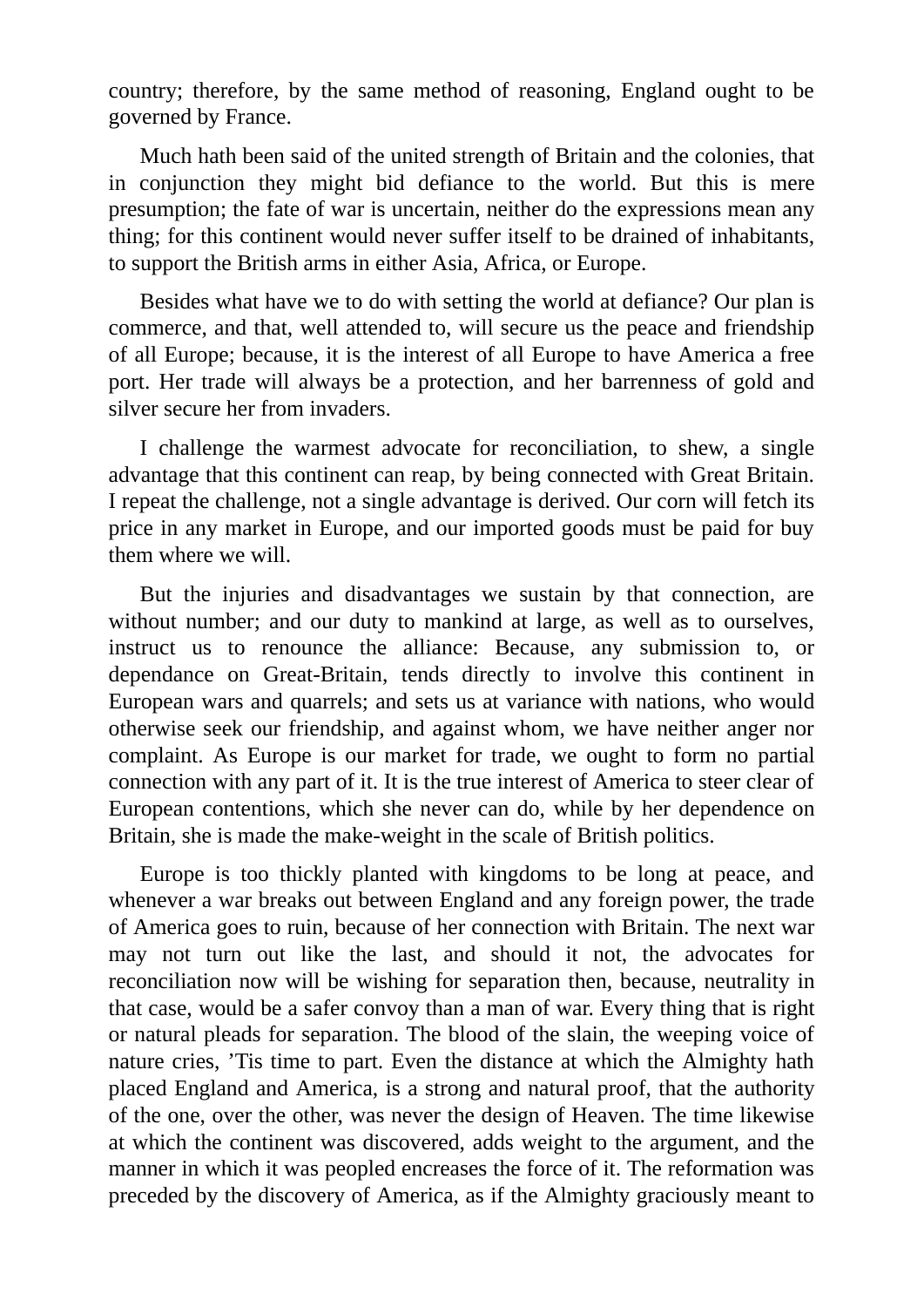open a sanctuary to the persecuted in future years, when home should afford neither friendship nor safety.

The authority of Great-Britain over this continent, is a form of government, which sooner or later must have an end: And a serious mind can draw no true pleasure by looking forward, under the painful and positive conviction, that what he calls "the present constitution" is merely temporary. As parents, we can have no joy, knowing that this government is not sufficiently lasting to ensure any thing which we may bequeath to posterity: And by a plain method of argument, as we are running the next generation into debt, we ought to do the work of it, otherwise we use them meanly and pitifully. In order to discover the line of our duty rightly, we should take our children in our hand, and fix our station a few years farther into life; that eminence will present a prospect, which a few present fears and prejudices conceal from our sight.

Though I would carefully avoid giving unnecessary offence, yet I am inclined to believe, that all those who espouse the doctrine of reconciliation, may be included within the following descriptions. Interested men, who are not to be trusted; weak men, who cannot see; prejudiced men, who will not see; and a certain set of moderate men, who think better of the European world than it deserves; and this last class, by an ill-judged deliberation, will be the cause of more calamities to this continent, than all the other three.

It is the good fortune of many to live distant from the scene of sorrow; the evil is not sufficient brought to their doors to make them feel the precariousness with which all American property is possessed. But let our imaginations transport us for a few moments to Boston, that seat of wretchedness will teach us wisdom, and instruct us for ever to renounce a power in whom we can have no trust. The inhabitants of that unfortunate city, who but a few months ago were in ease and affluence, have now, no other alternative than to stay and starve, or turn out to beg. Endangered by the fire of their friends if they continue within the city, and plundered by the soldiery if they leave it. In their present condition they are prisoners without the hope of redemption, and in a general attack for their relief, they would be exposed to the fury of both armies.

Men of passive tempers look somewhat lightly over the offences of Britain, and, still hoping for the best, are apt to call out, "Come, come, we shall be friends again, for all this." But examine the passions and feelings of mankind, Bring the doctrine of reconciliation to the touchstone of nature, and then tell me, whether you can hereafter love, honour, and faithfully serve the power that hath carried fire and sword into your land? If you cannot do all these, then are you only deceiving yourselves, and by your delay bringing ruin upon posterity. Your future connection with Britain, whom you can neither love nor honour, will be forced and unnatural, and being formed only on the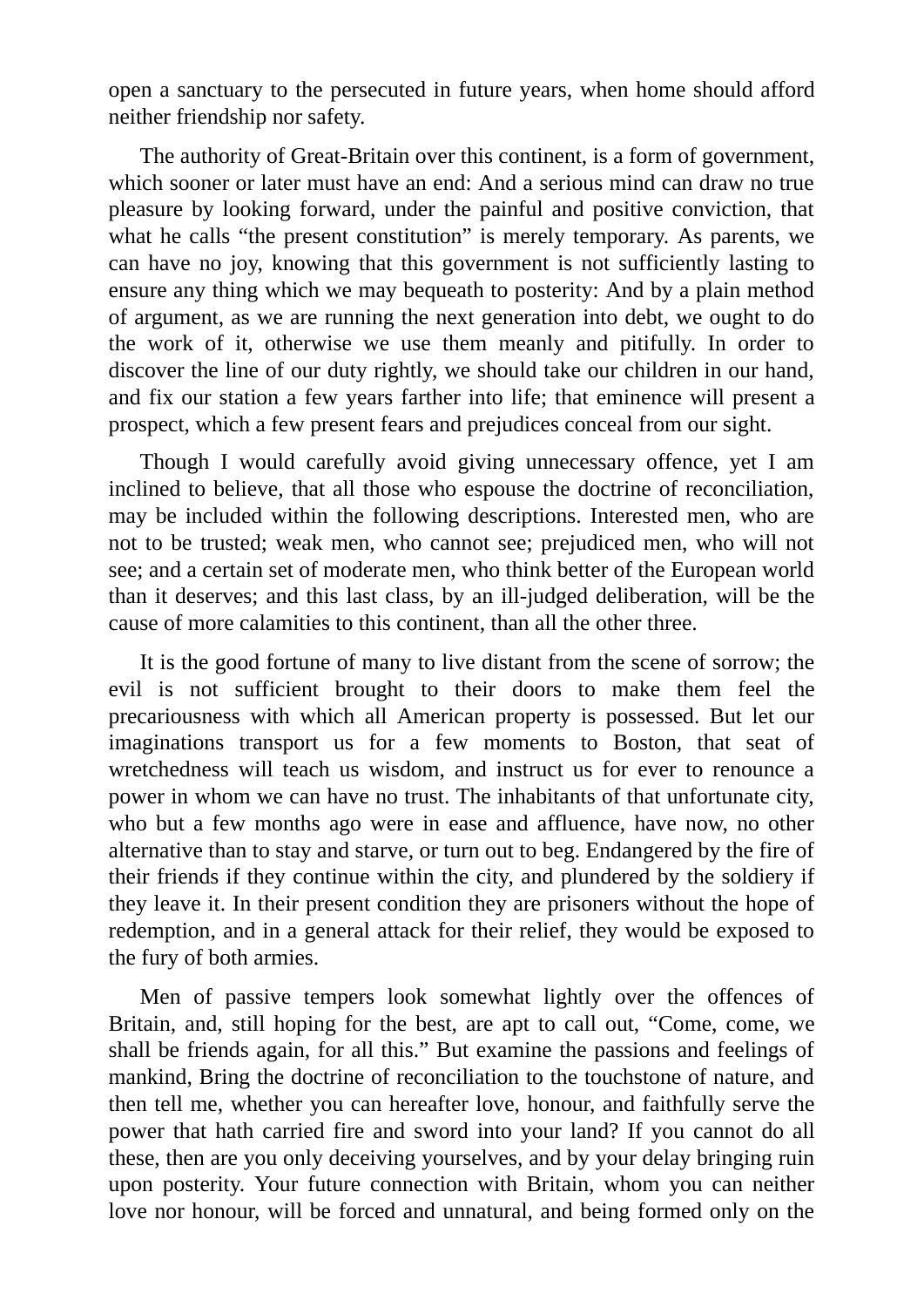plan of present convenience, will in a little time fall into a relapse more wretched than the first. But if you say, you can still pass the violations over, then I ask, Hath your house been burnt? Hath your property been destroyed before your face? Are your wife and children destitute of a bed to lie on, or bread to live on? Have you lost a parent or a child by their hands, and yourself the ruined and wretched survivor? If you have not, then are you not a judge of those who have. But if you have, and still can shake hands with the murderers, then are you unworthy of the name of husband, father, friend, or lover, and whatever may be your rank or title in life, you have the heart of a coward, and the spirit of a sycophant.

This is not inflaming or exaggerating matters, but trying them by those feelings and affections which nature justifies, and without which, we should be incapable of discharging the social duties of life, or enjoying the felicities of it. I mean not to exhibit horror for the purpose of provoking revenge, but to awaken us from fatal and unmanly slumbers, that we may pursue determinately some fixed object. It is not in the power of Britain or of Europe to conquer America, if she do not conquer herself by delay and timidity. The present winter is worth an age if rightly employed, but if lost or neglected, the whole continent will partake of the misfortune; and there is no punishment which that man will not deserve, be he who, or what, or where he will, that may be the means of sacrificing a season so precious and useful.

It is repugnant to reason, to the universal order of things to all examples from former ages, to suppose, that this continent can longer remain subject to any external power. The most sanguine in Britain does not think so. The utmost stretch of human wisdom cannot, at this time, compass a plan short of separation, which can promise the continent even a year's security. Reconciliation is now a fallacious dream. Nature hath deserted the connexion, and Art cannot supply her place. For, as Milton wisely expresses, "never can true reconcilement grow where wounds of deadly hate have pierced so deep."

Every quiet method for peace hath been ineffectual. Our prayers have been rejected with disdain; and only tended to convince us, that nothing flatters vanity, or confirms obstinacy in Kings more than repeated petitioning—and nothing hath contributed more than that very measure to make the Kings of Europe absolute: Witness Denmark and Sweden. Wherefore, since nothing but blows will do, for God's sake, let us come to a final separation, and not leave the next generation to be cutting throats, under the violated unmeaning names of parent and child.

To say, they will never attempt it again is idle and visionary, we thought so at the repeal of the stamp-act, yet a year or two undeceived us; as well may we suppose that nations, which have been once defeated, will never renew the quarrel.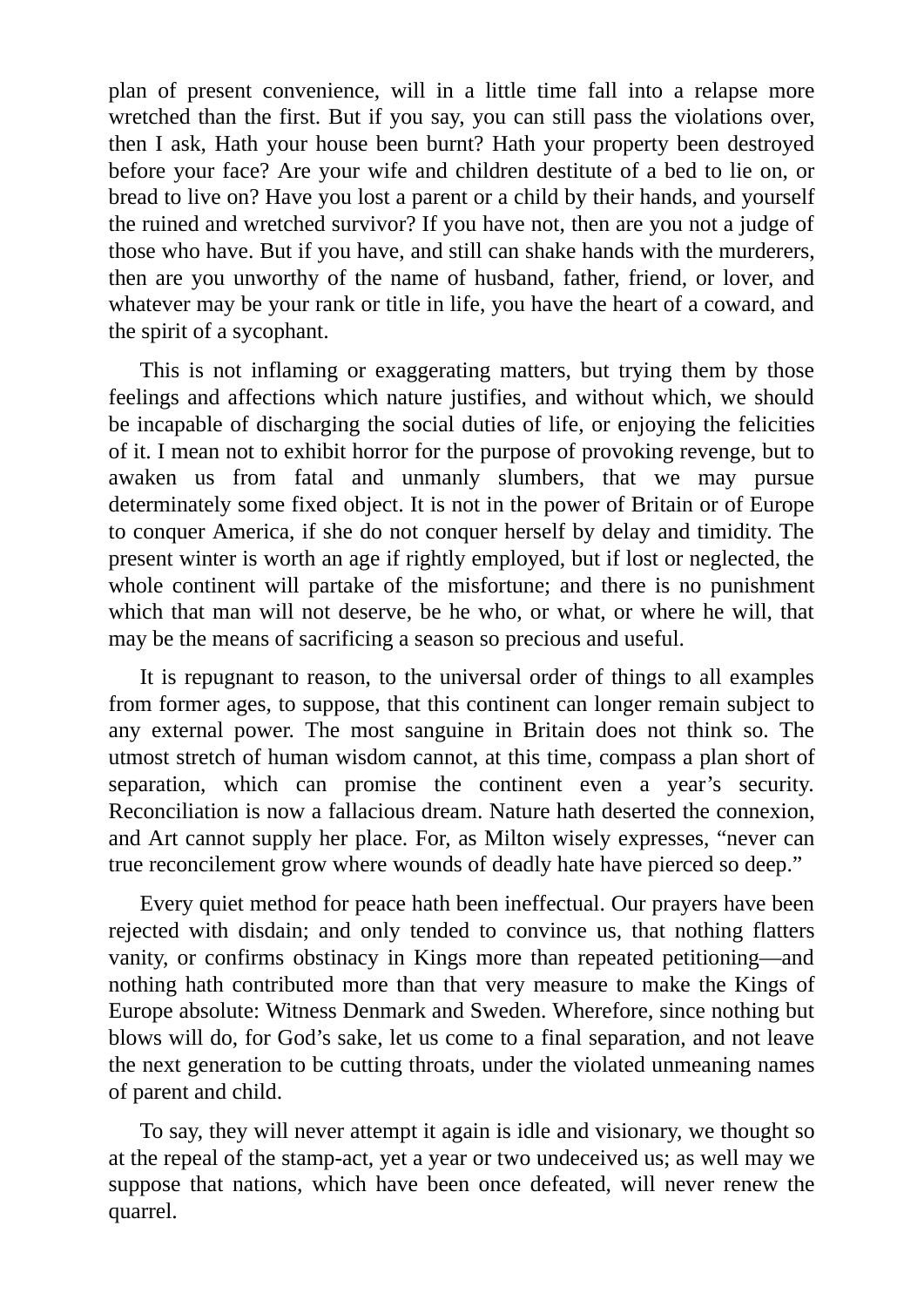As to government matters, it is not in the power of Britain to do this continent justice: The business of it will soon be too weighty, and intricate, to be managed with any tolerable degree of convenience, by a power, so distant from us, and so very ignorant of us; for if they cannot conquer us, they cannot govern us. To be always running three or four thousand miles with a tale or a petition, waiting four or five months for an answer, which when obtained requires five or six more to explain it in, will in a few years be looked upon as folly and childishness—There was a time when it was proper, and there is a proper time for it to cease.

Small islands not capable of protecting themselves, are the proper objects for kingdoms to take under their care; but there is something very absurd, in supposing a continent to be perpetually governed by an island. In no instance hath nature made the satellite larger than its primary planet, and as England and America, with respect to each other, reverses the common order of nature, it is evident they belong to different systems: England to Europe, America to itself.

I am not induced by motives of pride, party, or resentment to espouse the doctrine of separation and independance; I am clearly, positively, and conscientiously persuaded that it is the true interest of this continent to be so; that every thing short of that is mere patchwork, that it can afford no lasting felicity,—that it is leaving the sword to our children, and shrinking back at a time, when, a little more, a little farther, would have rendered this continent the glory of the earth.

As Britain hath not manifested the least inclination towards a compromise, we may be assured that no terms can be obtained worthy the acceptance of the continent, or any ways equal to the expence of blood and treasure we have been already put to.

The object, contended for, ought always to bear some just proportion to the expence. The removal of North, or the whole detestable junto, is a matter unworthy the millions we have expended. A temporary stoppage of trade, was an inconvenience, which would have sufficiently ballanced the repeal of all the acts complained of, had such repeals been obtained; but if the whole continent must take up arms, if every man must be a soldier, it is scarcely worth our while to fight against a contemptible ministry only. Dearly, dearly, do we pay for the repeal of the acts, if that is all we fight for; for in a just estimation, it is as great a folly to pay a Bunker-hill price for law, as for land. As I have always considered the independancy of this continent, as an event, which sooner or later must arrive, so from the late rapid progress of the continent to maturity, the event could not be far off. Wherefore, on the breaking out of hostilities, it was not worth the while to have disputed a matter, which time would have finally redressed, unless we meant to be in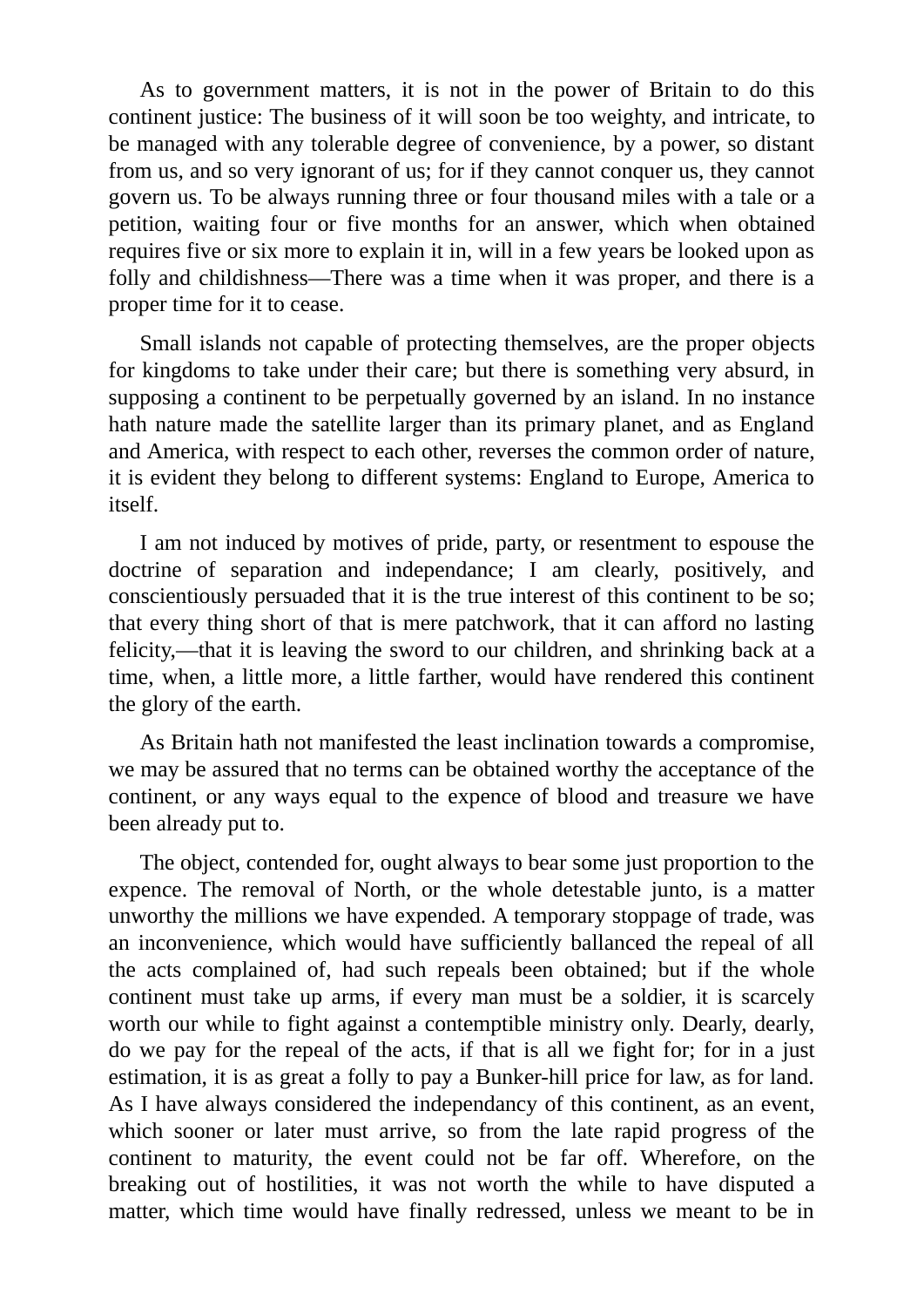earnest; otherwise, it is like wasting an estate on a suit at law, to regulate the trespasses of a tenant, whose lease is just expiring. No man was a warmer wisher for reconciliation than myself, before the fatal nineteenth of April 1775, but the moment the event of that day was made known, I rejected the hardened, sullen tempered Pharaoh of England for ever; and disdain the wretch, that with the pretended title of father of his people can unfeelingly hear of their slaughter, and composedly sleep with their blood upon his soul.

But admitting that matters were now made up, what would be the event? I answer, the ruin of the continent. And that for several reasons.

First. The powers of governing still remaining in the hands of the king, he will have a negative over the whole legislation of this continent. And as he hath shewn himself such an inveterate enemy to liberty, and discovered such a thirst for arbitrary power; is he, or is he not, a proper man to say to these colonies, "You shall make no laws but what I please." And is there any inhabitant in America so ignorant, as not to know, that according to what is called the present constitution, that this continent can make no laws but what the king gives leave to; and is there any man so unwise, as not to see, that (considering what has happened) he will suffer no law to be made here, but such as suit his purpose. We may be as effectually enslaved by the want of laws in America, as by submitting to laws made for us in England. After matters are made up (as it is called) can there be any doubt, but the whole power of the crown will be exerted, to keep this continent as low and humble as possible? Instead of going forward we shall go backward, or be perpetually quarrelling or ridiculously petitioning.—We are already greater than the king wishes us to be, and will he not hereafter endeavour to make us less? To bring the matter to one point. Is the power who is jealous of our prosperity, a proper power to govern us? Whoever says No to this question is an independant, for independancy means no more, than, whether we shall make our own laws, or whether the king, the greatest enemy this continent hath, or can have, shall tell us "there shall be no laws but such as I like."

But the king you will say has a negative in England; the people there can make no laws without his consent. In point of right and good order, there is something very ridiculous, that a youth of twenty-one (which hath often happened) shall say to several millions of people, older and wiser than himself, I forbid this or that act of yours to be law. But in this place I decline this sort of reply, though I will never cease to expose the absurdity of it, and only answer, that England being the King's residence, and America not so, makes quite another case. The king's negative here is ten times more dangerous and fatal than it can be in England, for there he will scarcely refuse his consent to a bill for putting England into as strong a state of defence as possible, and in America he would never suffer such a bill to be passed.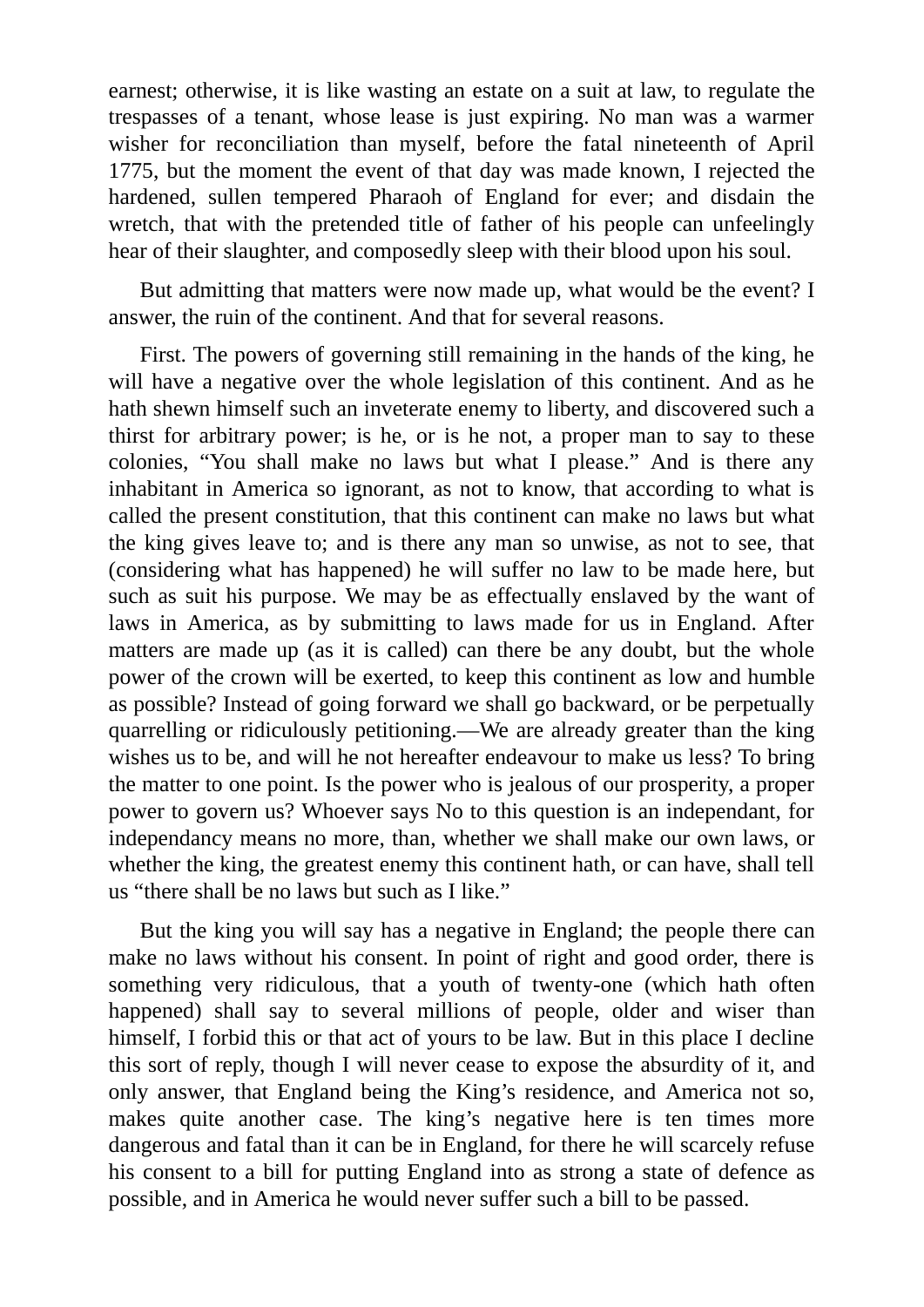America is only a secondary object in the system of British politics, England consults the good of this country, no farther than it answers her own purpose. Wherefore, her own interest leads her to suppress the growth of ours in every case which doth not promote her advantage, or in the least interferes with it. A pretty state we should soon be in under such a second-hand government, considering what has happened! Men do not change from enemies to friends by the alteration of a name: And in order to shew that reconciliation now is a dangerous doctrine, I affirm, that it would be policy in the king at this time, to repeal the acts for the sake of reinstating himself in the government of the provinces; in order, that he may accomplish by craft and subtilty, in the long run, what he cannot do by force and violence in the short one. Reconciliation and ruin are nearly related.

Secondly. That as even the best terms, which we can expect to obtain, can amount to no more than a temporary expedient, or a kind of government by guardianship, which can last no longer than till the colonies come of age, so the general face and state of things, in the interim, will be unsettled and unpromising. Emigrants of property will not choose to come to a country whose form of government hangs but by a thread, and who is every day tottering on the brink of commotion and disturbance; and numbers of the present inhabitants would lay hold of the interval, to dispense of their effects, and quit the continent.

But the most powerful of all arguments, is, that nothing but independance, i.e. a continental form of government, can keep the peace of the continent and preserve it inviolate from civil wars. I dread the event of a reconciliation with Britain now, as it is more than probable, that it will be followed by a revolt somewhere or other, the consequences of which may be far more fatal than all the malice of Britain.

Thousands are already ruined by British barbarity; (thousands more will probably suffer the same fate) Those men have other feelings than us who have nothing suffered. All they now possess is liberty, what they before enjoyed is sacrificed to its service, and having nothing more to lose, they disdain submission. Besides, the general temper of the colonies, towards a British government, will be like that of a youth, who is nearly out of his time; they will care very little about her. And a government which cannot preserve the peace, is no government at all, and in that case we pay our money for nothing; and pray what is it that Britain can do, whose power will be wholly on paper, should a civil tumult break out the very day after reconciliation? I have heard some men say, many of whom I believe spoke without thinking, that they dreaded an independance, fearing that it would produce civil wars. It is but seldom that our first thoughts are truly correct, and that is the case here; for there are ten times more to dread from a patched up connexion than from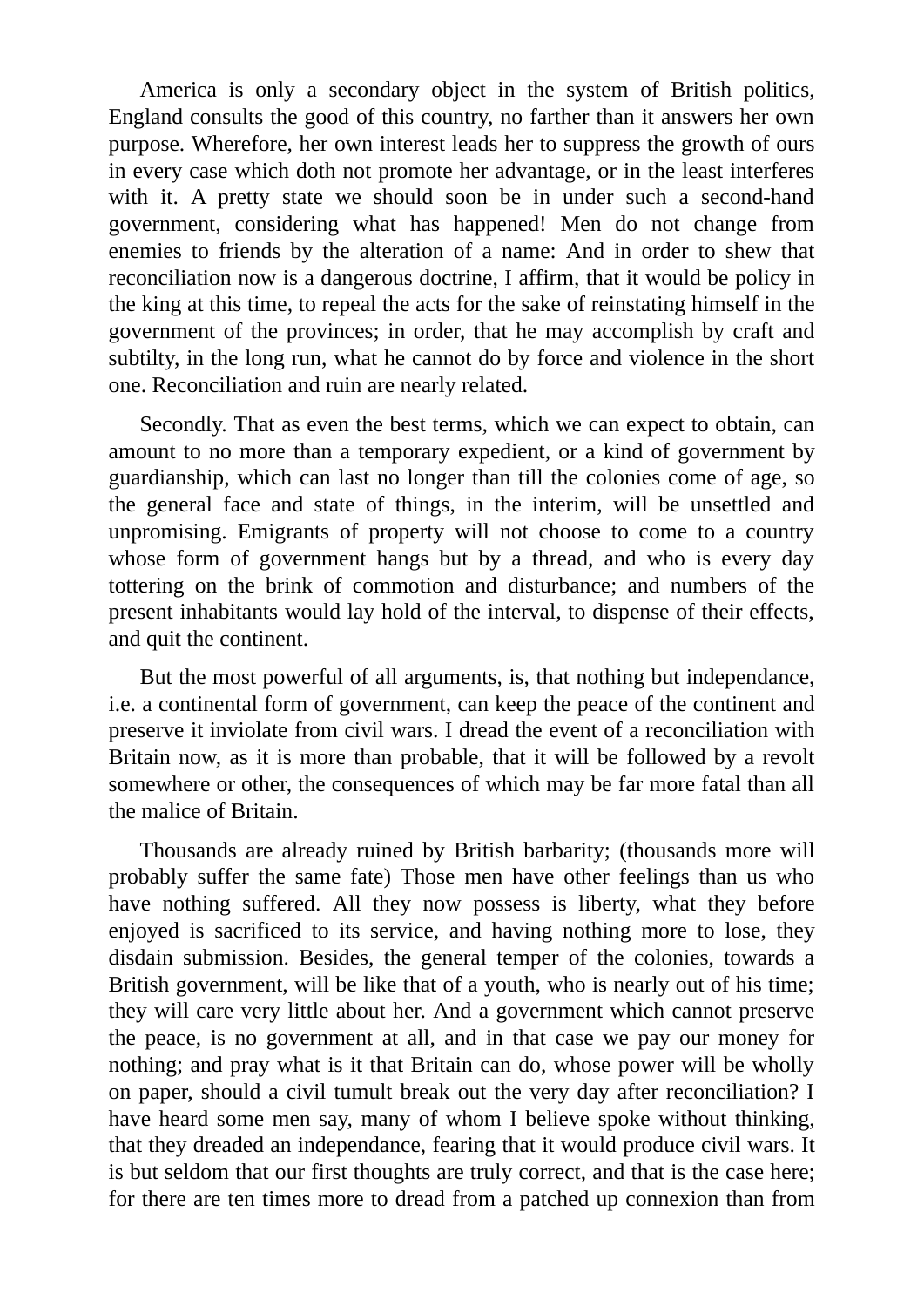independance. I make the sufferers case my own, and I protest, that were I driven from house and home, my property destroyed, and my circumstances ruined, that as man, sensible of injuries, I could never relish the doctrine of reconciliation, or consider myself bound thereby.

The colonies have manifested such a spirit of good order and obedience to continental government, as is sufficient to make every reasonable person easy and happy on that head. No man can assign the least pretence for his fears, on any other grounds, than such as are truly childish and ridiculous, viz. that one colony will be striving for superiority over another.

Where there are no distinctions there can be no superiority, perfect equality affords no temptation. The republics of Europe are all (and we may say always) in peace. Holland and Swisserland are without wars, foreign or domestic: Monarchical governments, it is true, are never long at rest; the crown itself is a temptation to enterprizing ruffians at home; and that degree of pride and insolence ever attendant on regal authority, swells into a rupture with foreign powers, in instances, where a republican government, by being formed on more natural principles, would negociate the mistake.

If there is any true cause of fear respecting independance, it is because no plan is yet laid down. Men do not see their way out—Wherefore, as an opening into that business, I offer the following hints; at the same time modestly affirming, that I have no other opinion of them myself, than that they may be the means of giving rise to something better. Could the straggling thoughts of individuals be collected, they would frequently form materials for wise and able men to improve into useful matter.

Let the assemblies be annual, with a President only. The representation more equal. Their business wholly domestic, and subject to the authority of a Continental Congress.

Let each colony be divided into six, eight, or ten, convenient districts, each district to send a proper number of delegates to Congress, so that each colony send at least thirty. The whole number in Congress will be at least 390. Each Congress to sit and to choose a president by the following method. When the delegates are met, let a colony be taken from the whole thirteen colonies by lot, after which, let the whole Congress choose (by ballot) a president from out of the delegates of that province. In the next Congress, let a colony be taken by lot from twelve only, omitting that colony from which the president was taken in the former Congress, and so proceeding on till the whole thirteen shall have had their proper rotation. And in order that nothing may pass into a law but what is satisfactorily just, not less than three fifths of the Congress to be called a majority.—He that will promote discord, under a government so equally formed as this, would have joined Lucifer in his revolt.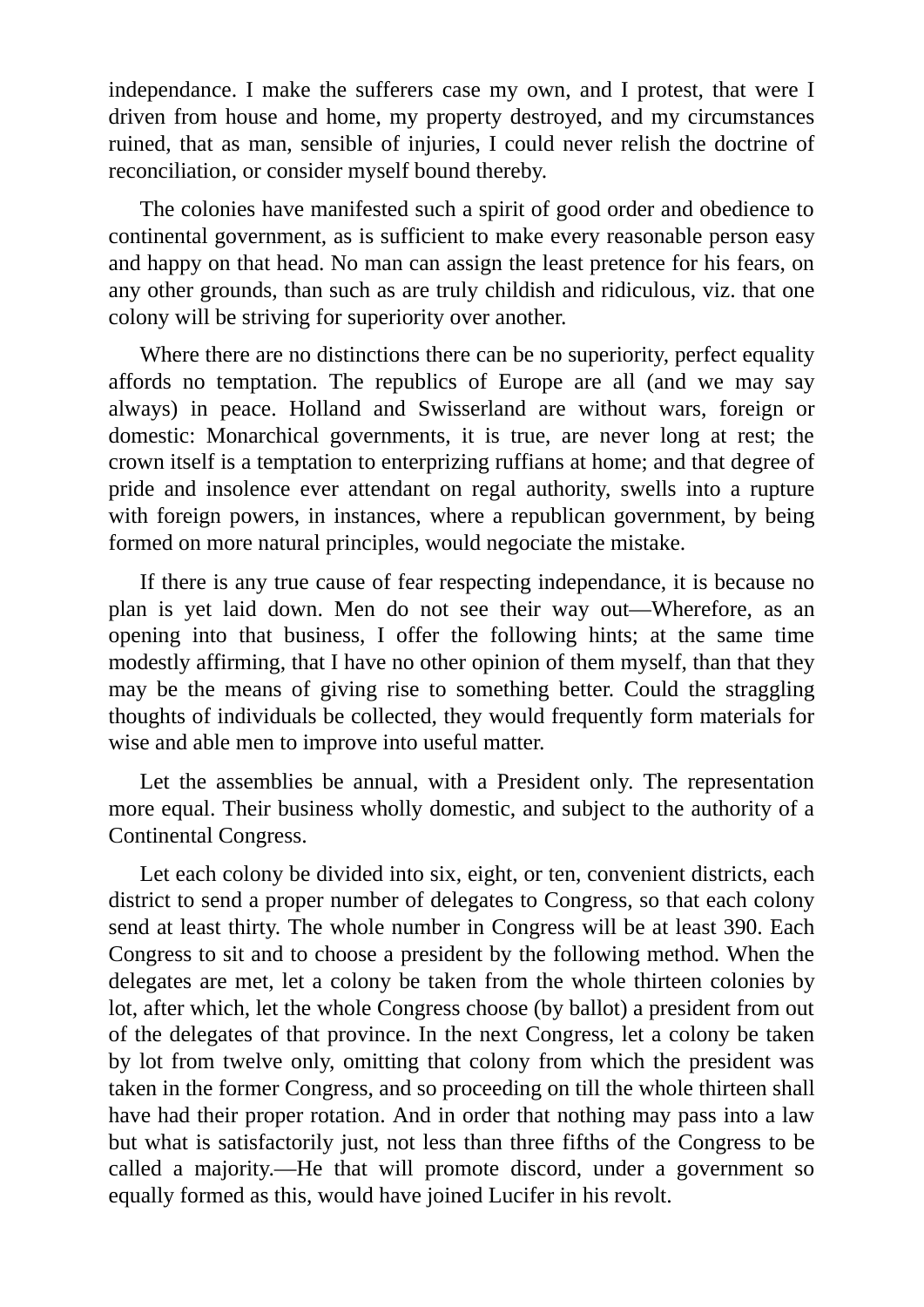But as there is a peculiar delicacy, from whom, or in what manner, this business must first arise, and as it seems most agreeable and consistent that it should come from some intermediate body between the governed and the governors, that is, between the Congress and the people, let a Continental Conference be held, in the following manner, and for the following purpose.

A committee of twenty-six members of Congress, viz. two for each colony. Two members from each House of Assembly, or Provincial Convention; and five representatives of the people at large, to be chosen in the capital city or town of each province, for, and in behalf of the whole province, by as many qualified voters as shall think proper to attend from all parts of the province for that purpose; or, if more convenient, the representatives may be chosen in two or three of the most populous parts thereof. In this conference, thus assembled, will be united, the two grand principles of business, knowledge and power. The members of Congress, Assemblies, or Conventions, by having had experience in national concerns, will be able and useful counsellors, and the whole, being impowered by the people, will have a truly legal authority.

The conferring members being met, let their business be to frame a Continental Charter, or Charter of the United Colonies; (answering to what is called the Magna Charta of England) fixing the number and manner of choosing members of Congress, members of Assembly, with their date of sitting, and drawing the line of business and jurisdiction between them: (Always remembering, that our strength is continental, not provincial:) Securing freedom and property to all men, and above all things, the free exercise of religion, according to the dictates of conscience; with such other matter as is necessary for a charter to contain. Immediately after which, the said Conference to dissolve, and the bodies which shall be chosen comformable to the said charter, to be the legislators and governors of this continent for the time being: Whose peace and happiness, may God preserve, Amen.

Should any body of men be hereafter delegated for this or some similar purpose, I offer them the following extracts from that wise observer on governments Dragonetti. "The science" says he "of the politician consists in fixing the true point of happiness and freedom. Those men would deserve the gratitude of ages, who should discover a mode of government that contained the greatest sum of individual happiness, with the least national expense.

Dragonetti on virtue and rewards."

But where says some is the King of America? I'll tell you Friend, he reigns above, and doth not make havoc of mankind like the Royal Brute of Britain. Yet that we may not appear to be defective even in earthly honors, let a day be solemnly set apart for proclaiming the charter; let it be brought forth placed on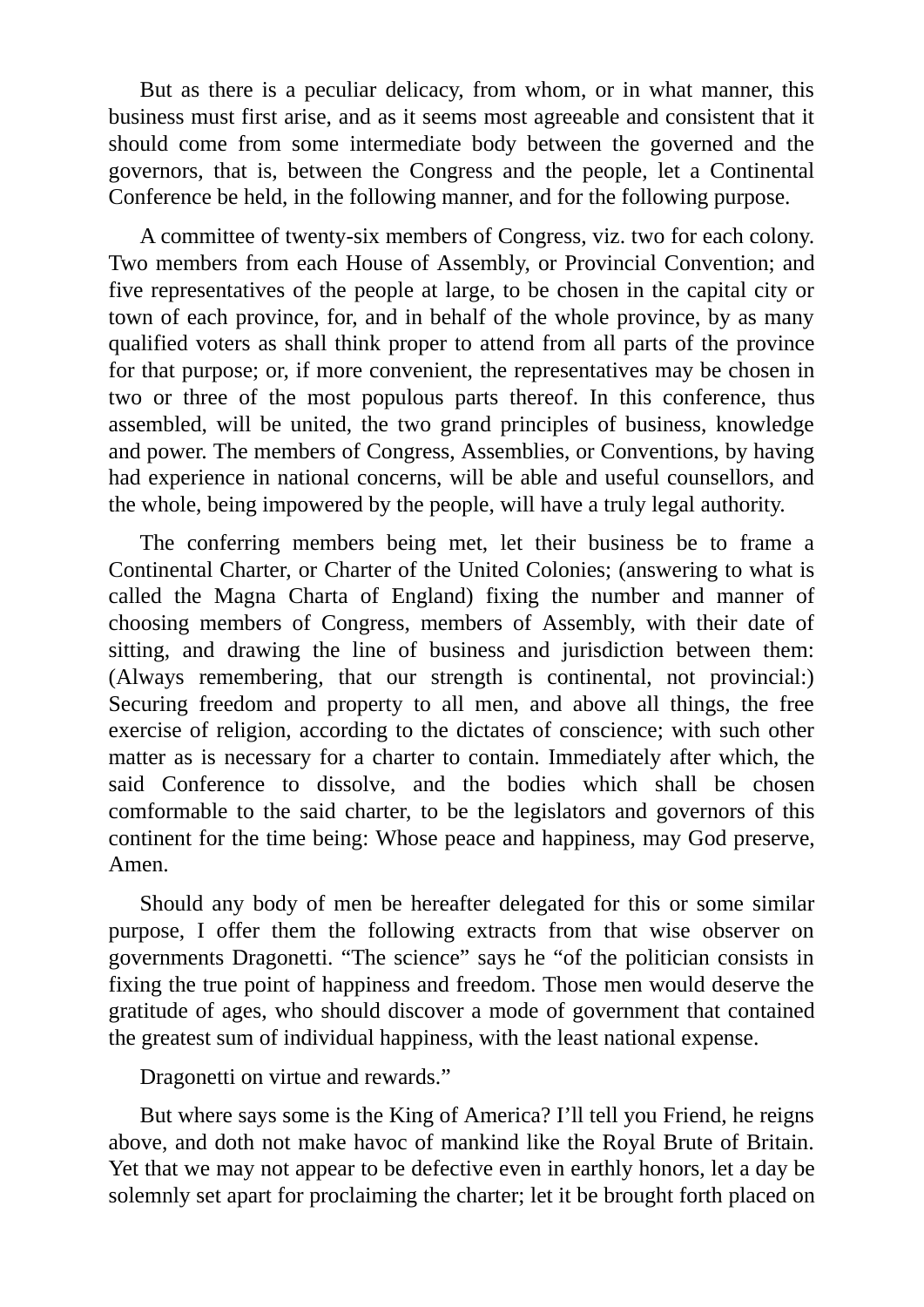the divine law, the word of God; let a crown be placed thereon, by which the world may know, that so far as we approve of monarchy, that in America the law is king. For as in absolute governments the King is law, so in free countries the law ought to be King; and there ought to be no other. But lest any ill use should afterwards arise, let the crown at the conclusion of the ceremony be demolished, and scattered among the people whose right it is.

A government of our own is our natural right: And when a man seriously reflects on the precariousness of human affairs, he will become convinced, that it is infinitely wiser and safer, to form a constitution of our own in a cool deliberate manner, while we have it in our power, than to trust such an interesting event to time and chance. If we omit it now, some Massanello may hereafter arise, who laying hold of popular disquietudes, may collect together the desperate and the discontented, and by assuming to themselves the powers of government, may sweep away the liberties of the continent like a deluge. Should the government of America return again into the hands of Britain, the tottering situation of things, will be a temptation for some desperate adventurer to try his fortune; and in such a case, what relief can Britain give? Ere she could hear the news, the fatal business might be done; and ourselves suffering like the wretched Britons under the oppression of the Conqueror. Ye that oppose independance now, ye know not what ye do; ye are opening a door to eternal tyranny, by keeping vacant the seat of government. There are thousands, and tens of thousands, who would think it glorious to expel from the continent, that barbarous and hellish power, which hath stirred up the Indians and Negroes to destroy us, the cruelty hath a double guilt, it is dealing brutally by us, and treacherously by them.

To talk of friendship with those in whom our reason forbids us to have faith, and our affections wounded through a thousand pores instruct us to detest, is madness and folly. Every day wears out the little remains of kindred between us and them, and can there be any reason to hope, that as the relationship expires, the affection will increase, or that we shall agree better, when we have ten times more and greater concerns to quarrel over than ever?

Ye that tell us of harmony and reconciliation, can ye restore to us the time that is past? Can ye give to prostitution its former innocence? Neither can ye reconcile Britain and America. The last cord now is broken, the people of England are presenting addresses against us. There are injuries which nature cannot forgive; she would cease to be nature if she did. As well can the lover forgive the ravisher of his mistress, as the continent forgive the murders of Britain. The Almighty hath implanted in us these unextinguishable feelings for good and wise purposes. They are the guardians of his image in our hearts. They distinguish us from the herd of common animals. The social compact would dissolve, and justice be extirpated the earth, or have only a casual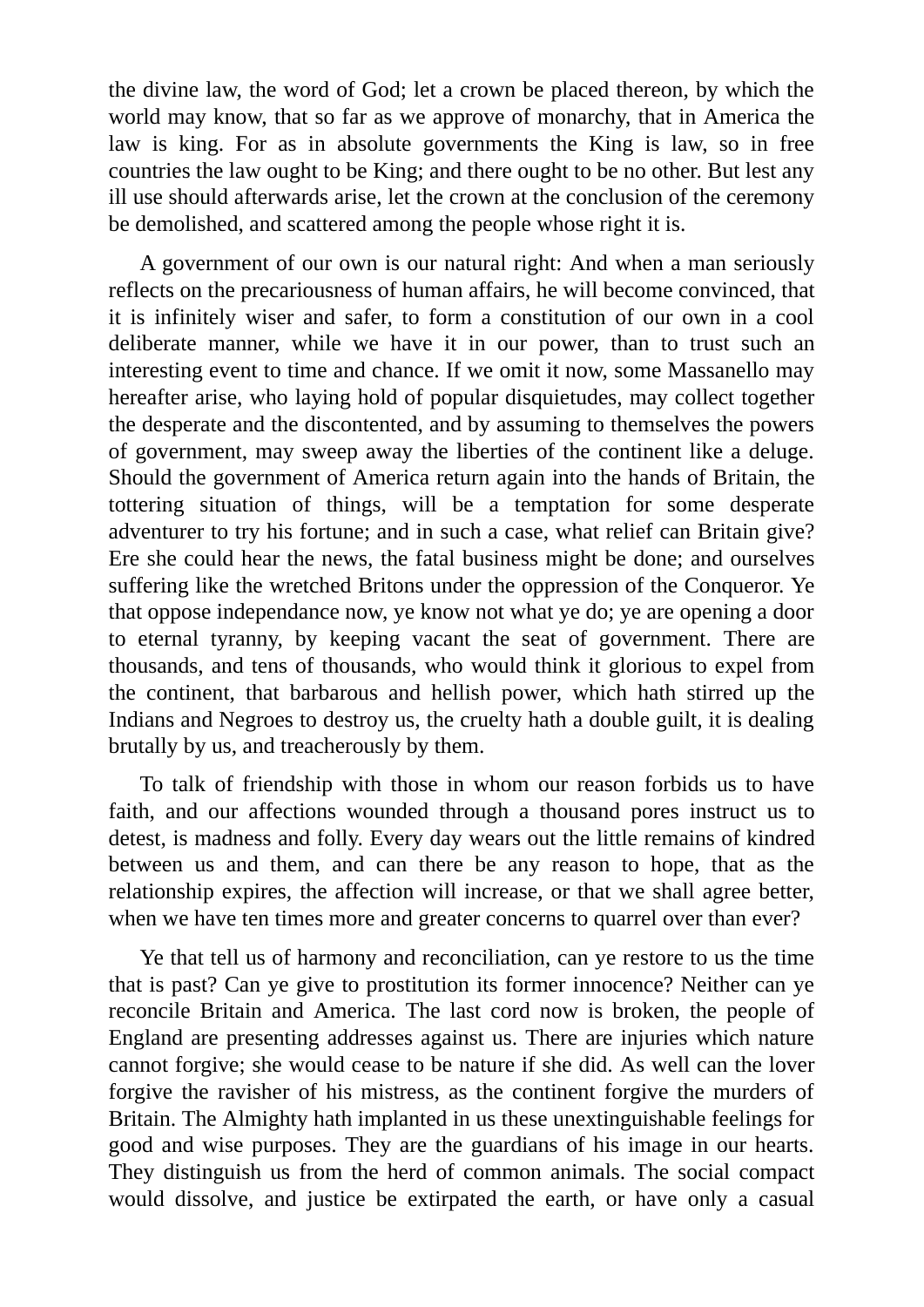existence were we callous to the touches of affection. The robber, and the murderer, would often escape unpunished, did not the injuries which our tempers sustain, provoke us into justice.

O ye that love mankind! Ye that dare oppose, not only the tyranny, but the tyrant, stand forth! Every spot of the old world is overrun with oppression. Freedom hath been hunted round the globe. Asia, and Africa, have long expelled her—Europe regards her like a stranger, and England hath given her warning to depart. O! receive the fugitive, and prepare in time an asylum for mankind.

### **OF THE PRESENT ABILITY OF AMERICA, WITH SOME MISCELLANEOUS REFLEXIONS.**

I have never met with a man, either in England or America, who hath not confessed his opinion, that a separation between the countries, would take place one time or other: And there is no instance, in which we have shewn less judgment, than in endeavouring to describe, what we call, the ripeness or fitness of the Continent for independance.

As all men allow the measure, and vary only in their opinion of the time, let us, in order to remove mistakes, take a general survey of things, and endeavour, if possible, to find out the very time. But we need not go far, the inquiry ceases at once, for, the time hath found us. The general concurrence, the glorious union of all things prove the fact.

It is not in numbers, but in unity, that our great strength lies; yet our present numbers are sufficient to repel the force of all the world. The Continent hath, at this time, the largest body of armed and disciplined men of any power under Heaven; and is just arrived at that pitch of strength, in which no single colony is able to support itself, and the whole, when united, can accomplish the matter, and either more, or, less than this, might be fatal in its effects. Our land force is already sufficient, and as to naval affairs, we cannot be insensible, that Britain would never suffer an American man of war to be built, while the continent remained in her hands. Wherefore, we should be no forwarder an hundred years hence in that branch, than we are now; but the truth is, we should be less so, because the timber of the country is every day diminishing, and that, which will remain at last, will be far off and difficult to procure.

Were the continent crowded with inhabitants, her sufferings under the present circumstances would be intolerable. The more sea port towns we had,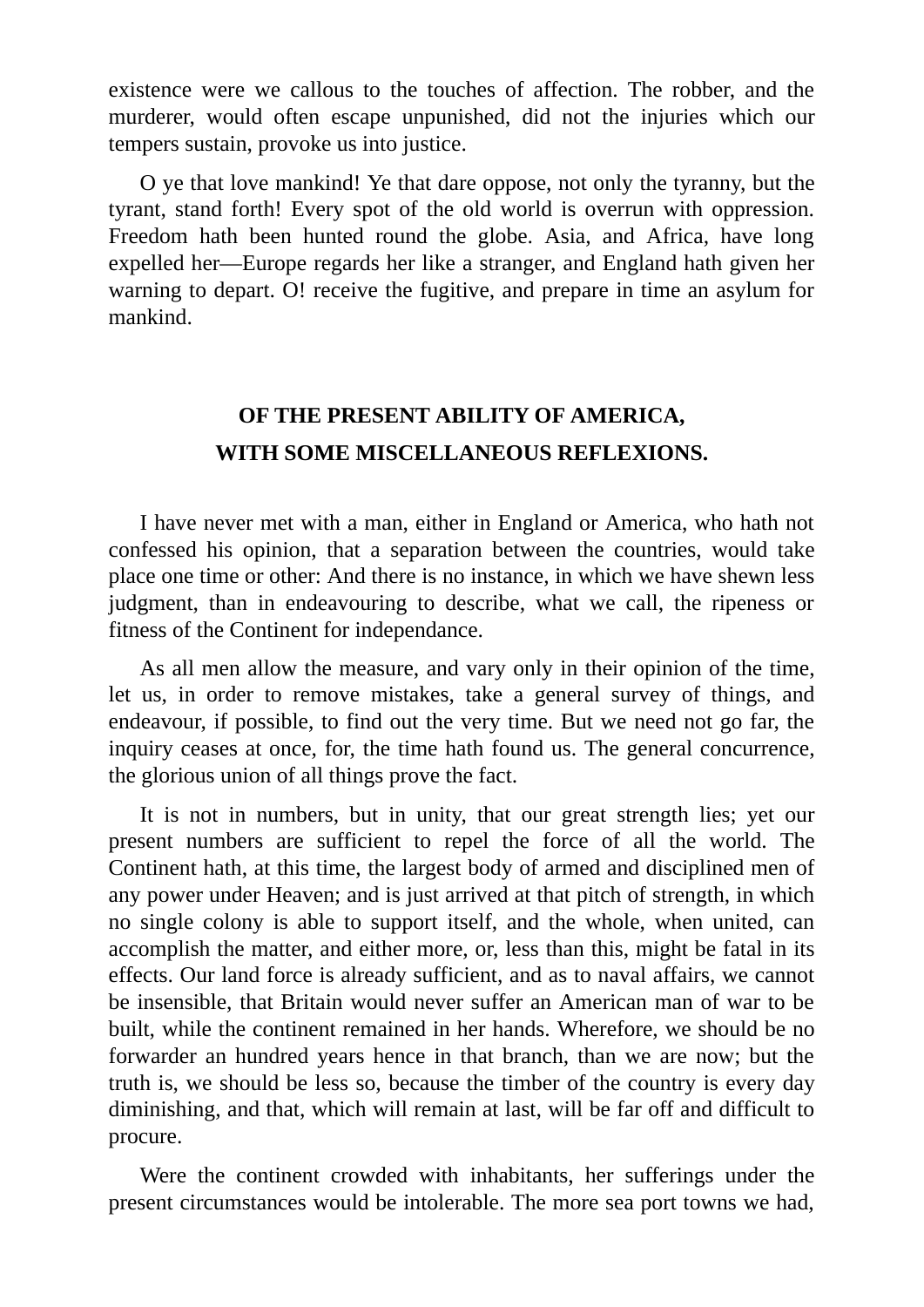the more should we have both to defend and to lose. Our present numbers are so happily proportioned to our wants, that no man need be idle. The diminution of trade affords an army, and the necessities of an army create a new trade.

Debts we have none; and whatever we may contract on this account will serve as a glorious memento of our virtue. Can we but leave posterity with a settled form of government, an independant constitution of its own, the purchase at any price will be cheap. But to expend millions for the sake of getting a few vile acts repealed, and routing the present ministry only, is unworthy the charge, and is using posterity with the utmost cruelty; because it is leaving them the great work to do, and a debt upon their backs, from which they derive no advantage. Such a thought is unworthy a man of honor, and is the true characteristic of a narrow heart and a pedling politician.

The debt we may contract doth not deserve our regard if the work be but accomplished. No nation ought to be without a debt. A national debt is a national bond; and when it bears no interest, is in no case a grievance. Britain is oppressed with a debt of upwards of one hundred and forty millions sterling, for which she pays upwards of four millions interest. And as a compensation for her debt, she has a large navy; America is without a debt, and without a navy; yet for the twentieth part of the English national debt, could have a navy as large again. The navy of England is not worth, at this time, more than three millions and an half sterling.

The first and second editions of this pamphlet were published without the following calculations, which are now given as a proof that the above estimation of the navy is just. See Entic's naval history, intro. page 56.

The charge of building a ship of each rate, and furnishing her with masts, yards, sails and rigging, together with a proportion of eight months boatswain's and carpenter's sea-stores, as calculated by Mr. Burchett, Secretary to the navy.

£ [pounds sterling]

For a ship of  $100$  guns =  $35,553$  $90 = 29.886$  $80 = 23,638$ 70 = 17,785 60 =  $14,197$  $50 = 10,606$  $40 = 7,558$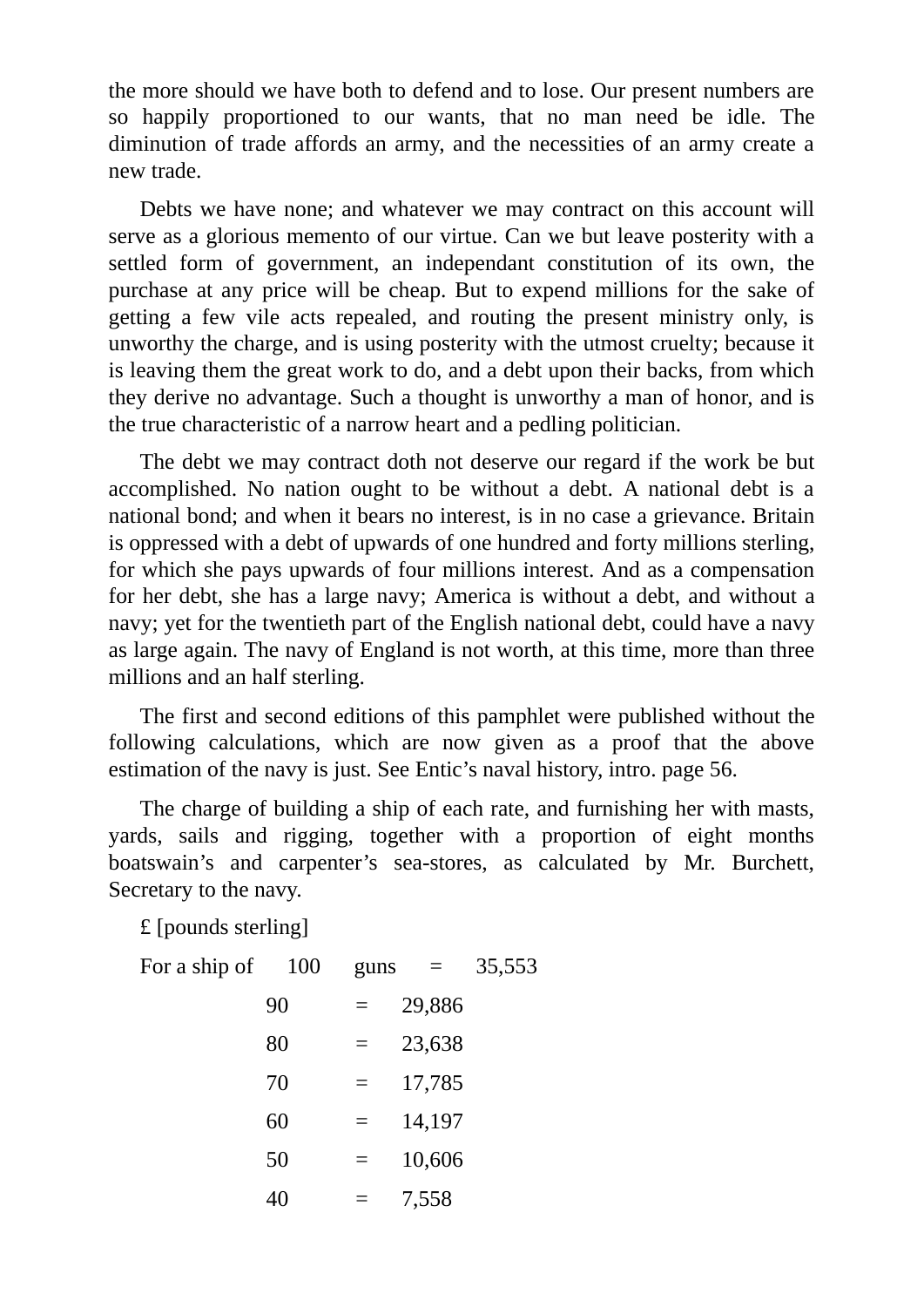| 30 | _<br>٠ | 5,846 |
|----|--------|-------|
| 20 | $=$    | 3,710 |

And from hence it is easy to sum up the value, or cost rather, of the whole British navy, which in the year 1757, when it was at its greatest glory consisted of the following ships and guns:

|                                    | Ships. Guns.             | Cost of one. Cost of all. |                  |  |  |  |
|------------------------------------|--------------------------|---------------------------|------------------|--|--|--|
| Cost in £ [pounds sterling]        |                          |                           |                  |  |  |  |
| 6                                  | 100                      | 35,553                    | 213,318          |  |  |  |
| 12                                 | 90                       | 29,886                    | 358,632          |  |  |  |
| 12                                 | 80                       | 23,638                    | 283,656          |  |  |  |
| 43                                 | 70                       |                           | 17,785 764,755   |  |  |  |
| 35                                 | 60                       |                           | 14,197 496,895   |  |  |  |
| 40                                 | 50                       |                           | 10,606 424,240   |  |  |  |
| 45                                 | 40                       |                           | 7,558 340,110    |  |  |  |
| 58                                 | 20                       |                           | 3,710 215,180    |  |  |  |
| Sloops, bombs<br>85                |                          |                           |                  |  |  |  |
| and fireships, one                 |                          |                           |                  |  |  |  |
|                                    | with another, at {\bmg } |                           | 2,000<br>170,000 |  |  |  |
|                                    |                          |                           |                  |  |  |  |
| Cost                               | 3,266,786                |                           |                  |  |  |  |
| <b>Remains for Guns</b><br>233,214 |                          |                           |                  |  |  |  |
|                                    |                          |                           |                  |  |  |  |

#### 3,500,000

No country on the globe is so happily situated, or so internally capable of raising a fleet as America. Tar, timber, iron, and cordage are her natural produce. We need go abroad for nothing. Whereas the Dutch, who make large profits by hiring out their ships of war to the Spaniards and Portuguese, are obliged to import most of the materials they use. We ought to view the building a fleet as an article of commerce, it being the natural manufactory of this country. It is the best money we can lay out. A navy when finished is worth more than it cost. And is that nice point in national policy, in which commerce and protection are united. Let us build; if we want them not, we can sell; and by that means replace our paper currency with ready gold and silver.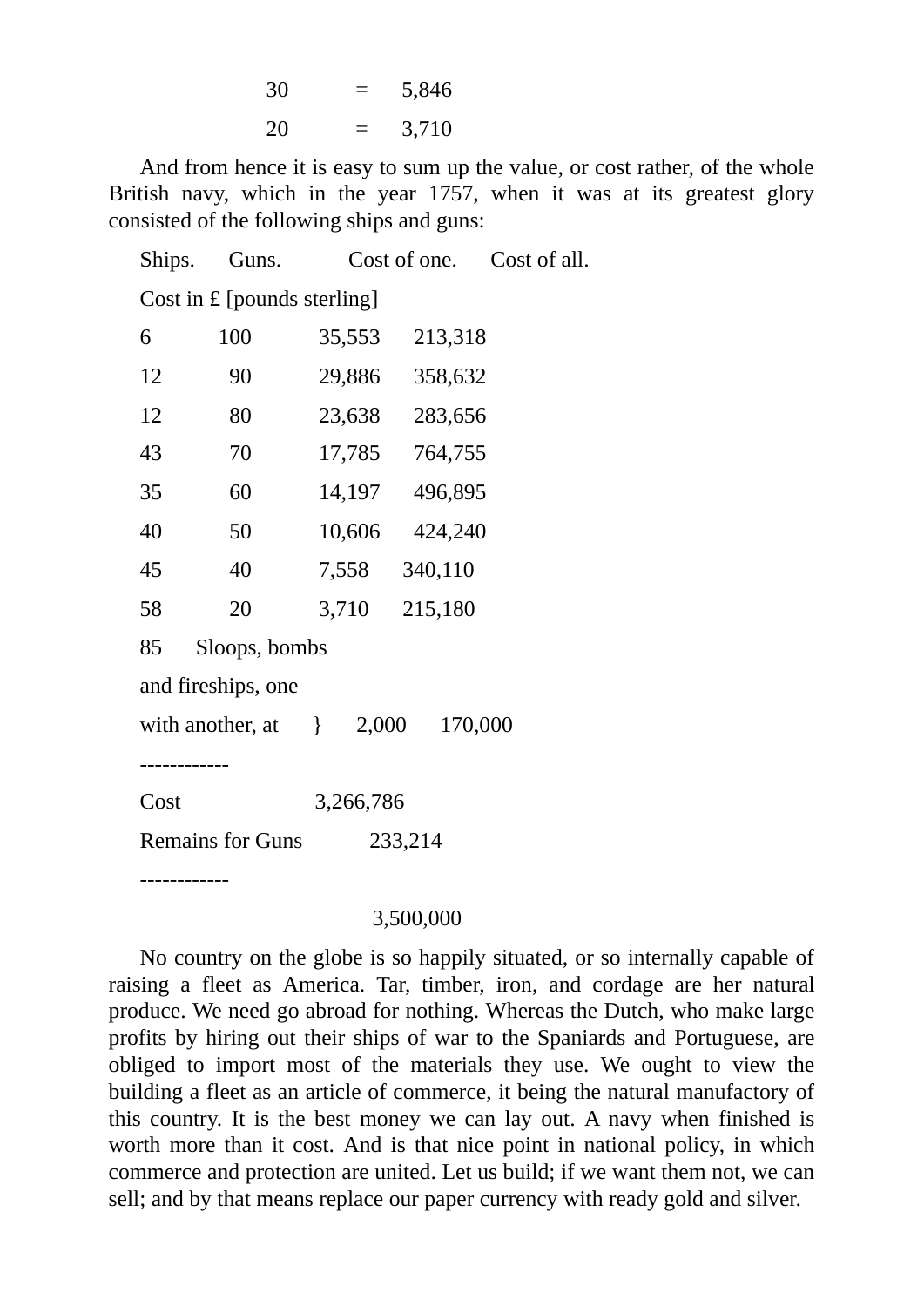In point of manning a fleet, people in general run into great errors; it is not necessary that one fourth part should be sailors. The Terrible privateer, Captain Death, stood the hottest engagement of any ship last war, yet had not twenty sailors on board, though her complement of men was upwards of two hundred. A few able and social sailors will soon instruct a sufficient number of active landmen in the common work of a ship. Wherefore, we never can be more capable to begin on maritime matters than now, while our timber is standing, our fisheries blocked up, and our sailors and shipwrights out of employ. Men of war, of seventy and eighty guns were built forty years ago in New-England, and why not the same now? Ship-building is America's greatest pride, and in which, she will in time excel the whole world. The great empires of the east are mostly inland, and consequently excluded from the possibility of rivalling her. Africa is in a state of barbarism; and no power in Europe, hath either such an extent of coast, or such an internal supply of materials. Where nature hath given the one, she has withheld the other; to America only hath she been liberal of both. The vast empire of Russia is almost shut out from the sea; wherefore, her boundless forests, her tar, iron, and cordage are only articles of commerce.

In point of safety, ought we to be without a fleet? We are not the little people now, which we were sixty years ago; at that time we might have trusted our property in the streets, or fields rather; and slept securely without locks or bolts to our doors or windows. The case now is altered, and our methods of defence, ought to improve with our increase of property. A common pirate, twelve months ago, might have come up the Delaware, and laid the city of Philadelphia under instant contribution, for what sum he pleased; and the same might have happened to other places. Nay, any daring fellow, in a brig of fourteen or sixteen guns, might have robbed the whole Continent, and carried off half a million of money. These are circumstances which demand our attention, and point out the necessity of naval protection.

Some, perhaps, will say, that after we have made it up with Britain, she will protect us. Can we be so unwise as to mean, that she shall keep a navy in our harbours for that purpose? Common sense will tell us, that the power which hath endeavoured to subdue us, is of all others, the most improper to defend us. Conquest may be effected under the pretence of friendship; and ourselves, after a long and brave resistance, be at last cheated into slavery. And if her ships are not to be admitted into our harbours, I would ask, how is she to protect us? A navy three or four thousand miles off can be of little use, and on sudden emergencies, none at all. Wherefore, if we must hereafter protect ourselves, why not do it for ourselves? Why do it for another?

The English list of ships of war, is long and formidable, but not a tenth part of them are at any one time fit for service, numbers of them not in being; yet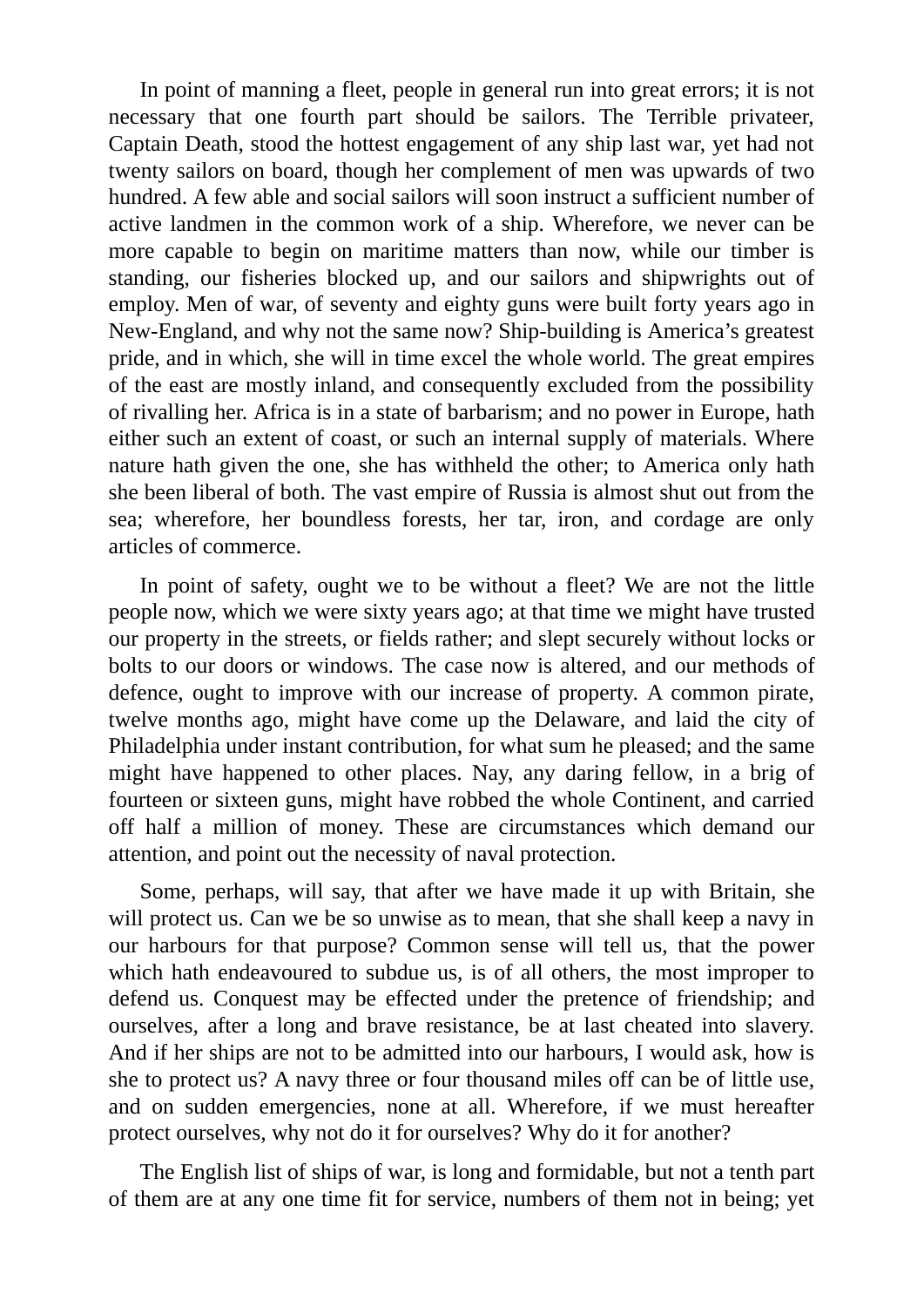their names are pompously continued in the list, if only a plank be left of the ship: and not a fifth part, of such as are fit for service, can be spared on any one station at one time. The East and West Indies, Mediterranean, Africa, and other parts over which Britain extends her claim, make large demands upon her navy. From a mixture of prejudice and inattention, we have contracted a false notion respecting the navy of England, and have talked as if we should have the whole of it to encounter at once, and for that reason, supposed, that we must have one as large; which not being instantly practicable, have been made use of by a set of disguised Tories to discourage our beginning thereon. Nothing can be farther from truth than this; for if America had only a twentieth part of the naval force of Britain, she would be by far an over match for her; because, as we neither have, nor claim any foreign dominion, our whole force would be employed on our own coast, where we should, in the long run, have two to one the advantage of those who had three or four thousand miles to sail over, before they could attack us, and the same distance to return in order to refit and recruit. And although Britain by her fleet, hath a check over our trade to Europe, we have as large a one over her trade to the West-Indies, which, by laying in the neighbourhood of the Continent, is entirely at its mercy.

Some method might be fallen on to keep up a naval force in time of peace, if we should not judge it necessary to support a constant navy. If premiums were to be given to merchants, to build and employ in their service ships mounted with twenty, thirty, forty or fifty guns, (the premiums to be in proportion to the loss of bulk to the merchants) fifty or sixty of those ships, with a few guardships on constant duty, would keep up a sufficient navy, and that without burdening ourselves with the evil so loudly complained of in England, of suffering their fleet, in time of peace to lie rotting in the docks. To unite the sinews of commerce and defense is sound policy; for when our strength and our riches play into each other's hand, we need fear no external enemy.

In almost every article of defense we abound. Hemp flourishes even to rankness, so that we need not want cordage. Our iron is superior to that of other countries. Our small arms equal to any in the world. Cannon we can cast at pleasure. Saltpetre and gunpowder we are every day producing. Our knowledge is hourly improving. Resolution is our inherent character, and courage hath never yet forsaken us. Wherefore, what is it that we want? Why is it that we hesitate? From Britain we can expect nothing but ruin. If she is once admitted to the government of America again, this Continent will not be worth living in. Jealousies will be always arising; insurrections will be constantly happening; and who will go forth to quell them? Who will venture his life to reduce his own countrymen to a foreign obedience? The difference between Pennsylvania and Connecticut, respecting some unlocated lands,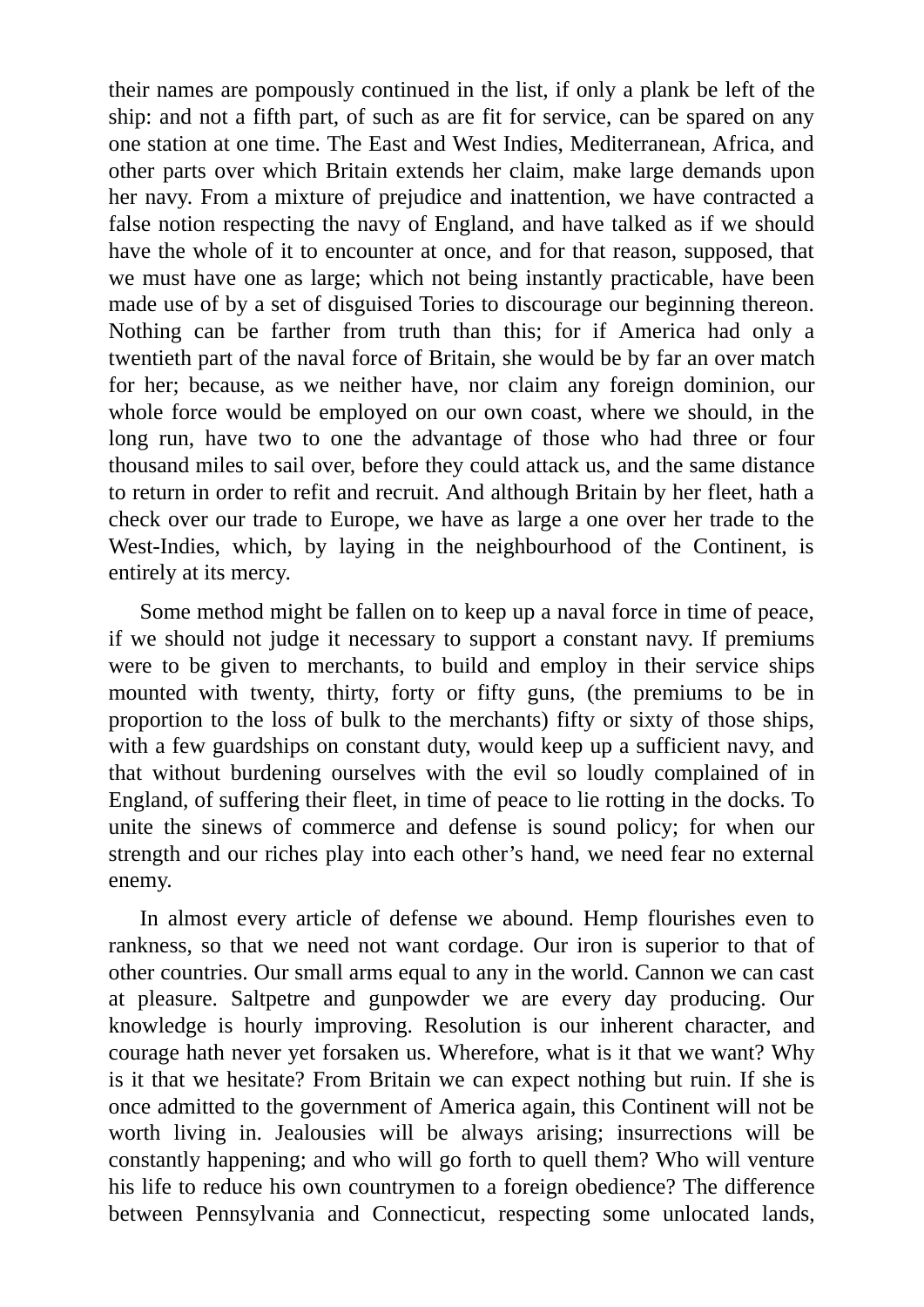shews the insignificance of a British government, and fully proves, that nothing but Continental authority can regulate Continental matters.

Another reason why the present time is preferable to all others, is, that the fewer our numbers are, the more land there is yet unoccupied, which instead of being lavished by the king on his worthless dependants, may be hereafter applied, not only to the discharge of the present debt, but to the constant support of government. No nation under heaven hath such an advantage as this.

The infant state of the Colonies, as it is called, so far from being against, is an argument in favour of independance. We are sufficiently numerous, and were we more so, we might be less united. It is a matter worthy of observation, that the more a country is peopled, the smaller their armies are. In military numbers, the ancients far exceeded the moderns: and the reason is evident. For trade being the consequence of population, men become too much absorbed thereby to attend to anything else. Commerce diminishes the spirit, both of patriotism and military defence. And history sufficiently informs us, that the bravest achievements were always accomplished in the non-age of a nation. With the increase of commerce, England hath lost its spirit. The city of London, notwithstanding its numbers, submits to continued insults with the patience of a coward. The more men have to lose, the less willing are they to venture. The rich are in general slaves to fear, and submit to courtly power with the trembling duplicity of a Spaniel.

Youth is the seed time of good habits, as well in nations as in individuals. It might be difficult, if not impossible, to form the Continent into one government half a century hence. The vast variety of interests, occasioned by an increase of trade and population, would create confusion. Colony would be against colony. Each being able might scorn each other's assistance: and while the proud and foolish gloried in their little distinctions, the wise would lament, that the union had not been formed before. Wherefore, the present time is the true time for establishing it. The intimacy which is contracted in infancy, and the friendship which is formed in misfortune, are, of all others, the most lasting and unalterable. Our present union is marked with both these characters: we are young and we have been distressed; but our concord hath withstood our troubles, and fixes a memorable area for posterity to glory in.

The present time, likewise, is that peculiar time, which never happens to a nation but once, viz. the time of forming itself into a government. Most nations have let slip the opportunity, and by that means have been compelled to receive laws from their conquerors, instead of making laws for themselves. First, they had a king, and then a form of government; whereas, the articles or charter of government, should be formed first, and men delegated to execute them afterward: but from the errors of other nations, let us learn wisdom, and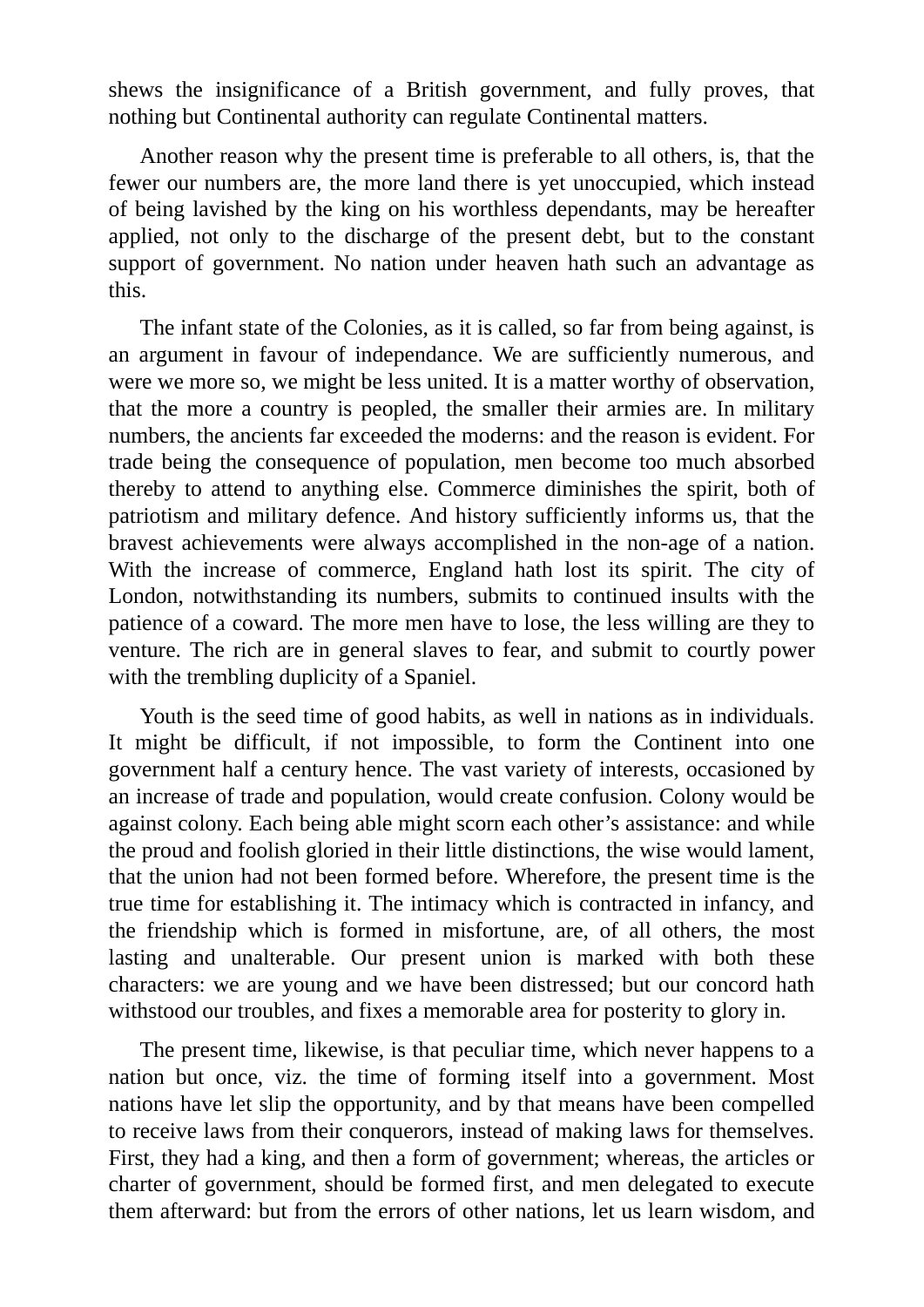lay hold of the present opportunity—To begin government at the right end.

When William the Conqueror subdued England, he gave them law at the point of the sword; and until we consent, that the seat of government, in America, be legally and authoritatively occupied, we shall be in danger of having it filled by some fortunate ruffian, who may treat us in the same manner, and then, where will be our freedom? where our property?

As to religion, I hold it to be the indispensable duty of all government, to protect all conscientious professors thereof, and I know of no other business which government hath to do therewith. Let a man throw aside that narrowness of soul, that selfishness of principle, which the niggards of all professions are so unwilling to part with, and he will be at once delivered of his fears on that head. Suspicion is the companion of mean souls, and the bane of all good society. For myself, I fully and conscientiously believe, that it is the will of the Almighty, that there should be diversity of religious opinions among us: It affords a larger field for our Christian kindness. Were we all of one way of thinking, our religious dispositions would want matter for probation; and on this liberal principle, I look on the various denominations among us, to be like children of the same family, differing only, in what is called, their Christian names.

In page forty, I threw out a few thoughts on the propriety of a Continental Charter, (for I only presume to offer hints, not plans) and in this place, I take the liberty of re-mentioning the subject, by observing, that a charter is to be understood as a bond of solemn obligation, which the whole enters into, to support the right of every separate part, whether of religion, personal freedom, or property. A firm bargain and a right reckoning make long friends.

In a former page I likewise mentioned the necessity of a large and equal representation; and there is no political matter which more deserves our attention. A small number of electors, or a small number of representatives, are equally dangerous. But if the number of the representatives be not only small, but unequal, the danger is increased. As an instance of this, I mention the following; when the Associators petition was before the House of Assembly of Pennsylvania; twenty-eight members only were present, all the Bucks county members, being eight, voted against it, and had seven of the Chester members done the same, this whole province had been governed by two counties only, and this danger it is always exposed to. The unwarrantable stretch likewise, which that house made in their last sitting, to gain an undue authority over the delegates of that province, ought to warn the people at large, how they trust power out of their own hands. A set of instructions for the Delegates were put together, which in point of sense and business would have dishonoured a schoolboy, and after being approved by a few, a very few without doors, were carried into the House, and there passed in behalf of the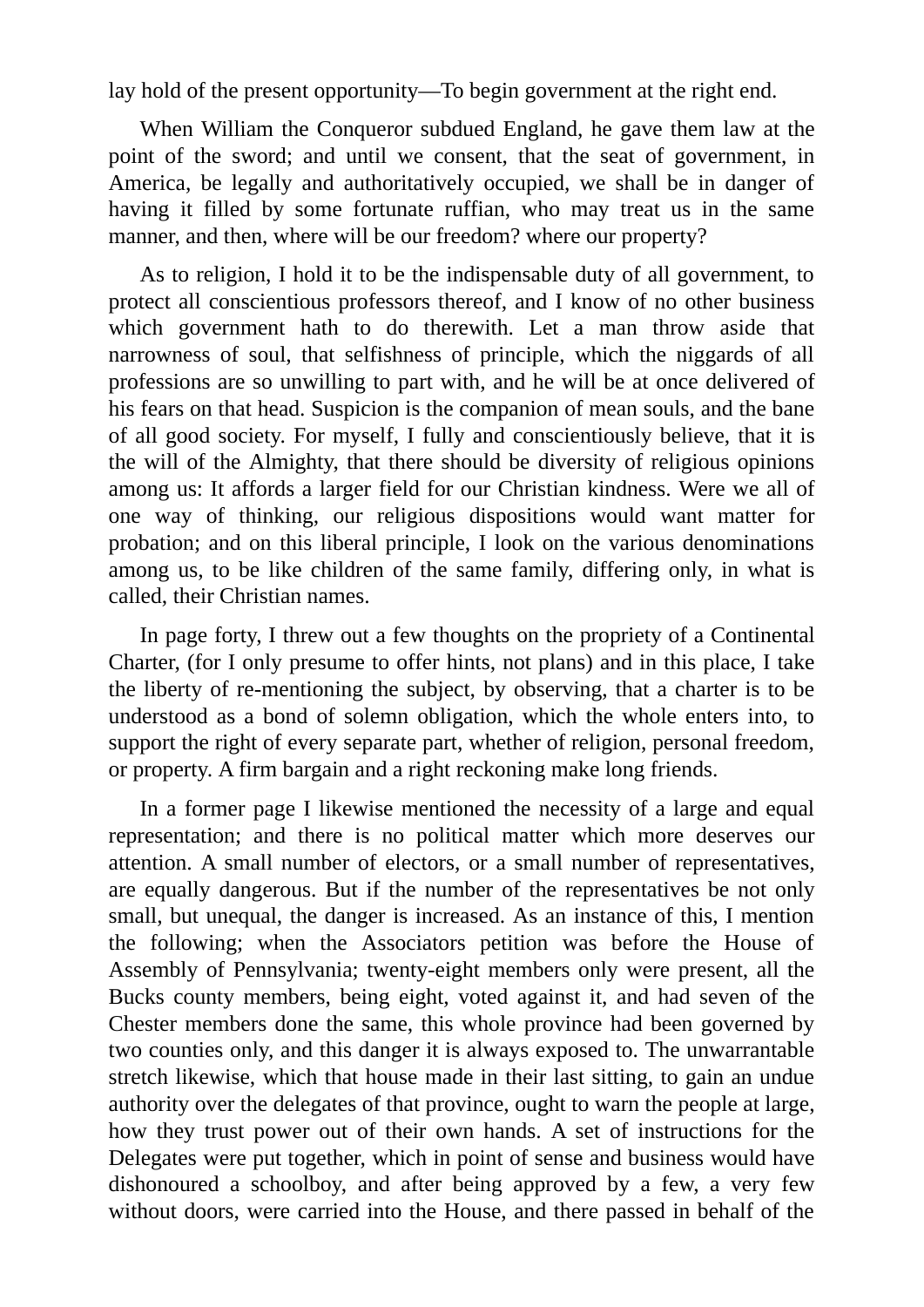whole colony; whereas, did the whole colony know, with what ill-will that House hath entered on some necessary public measures, they would not hesitate a moment to think them unworthy of such a trust.

Immediate necessity makes many things convenient, which if continued would grow into oppressions. Expedience and right are different things. When the calamities of America required a consultation, there was no method so ready, or at that time so proper, as to appoint persons from the several Houses of Assembly for that purpose; and the wisdom with which they have proceeded hath preserved this continent from ruin. But as it is more than probable that we shall never be without a Congress, every well wisher to good order, must own, that the mode for choosing members of that body, deserves consideration. And I put it as a question to those, who make a study of mankind, whether representation and election is not too great a power for one and the same body of men to possess? When we are planning for posterity, we ought to remember, that virtue is not hereditary.

It is from our enemies that we often gain excellent maxims, and are frequently surprised into reason by their mistakes. Mr. Cornwall (one of the Lords of the Treasury) treated the petition of the New-York Assembly with contempt, because that House, he said, consisted but of twenty-six members, which trifling number, he argued, could not with decency be put for the whole. We thank him for his involuntary honesty.

To Conclude, however strange it may appear to some, or however unwilling they may be to think so, matters not, but many strong and striking reasons may be given, to shew, that nothing can settle our affairs so expeditiously as an open and determined declaration for independance. Some of which are,

First.—It is the custom of nations, when any two are at war, for some other powers, not engaged in the quarrel, to step in as mediators, and bring about the preliminaries of a peace: but while America calls herself the Subject of Great-Britain, no power, however well disposed she may be, can offer her mediation. Wherefore, in our present state we may quarrel on for ever.

Secondly.—It is unreasonable to suppose, that France or Spain will give us any kind of assistance, if we mean only, to make use of that assistance for the purpose of repairing the breach, and strengthening the connection between Britain and America; because, those powers would be sufferers by the consequences.

Thirdly.—While we profess ourselves the subjects of Britain, we must, in the eye of foreign nations, be considered as rebels. The precedent is somewhat dangerous to their peace, for men to be in arms under the name of subjects; we, on the spot, can solve the paradox: but to unite resistance and subjection,